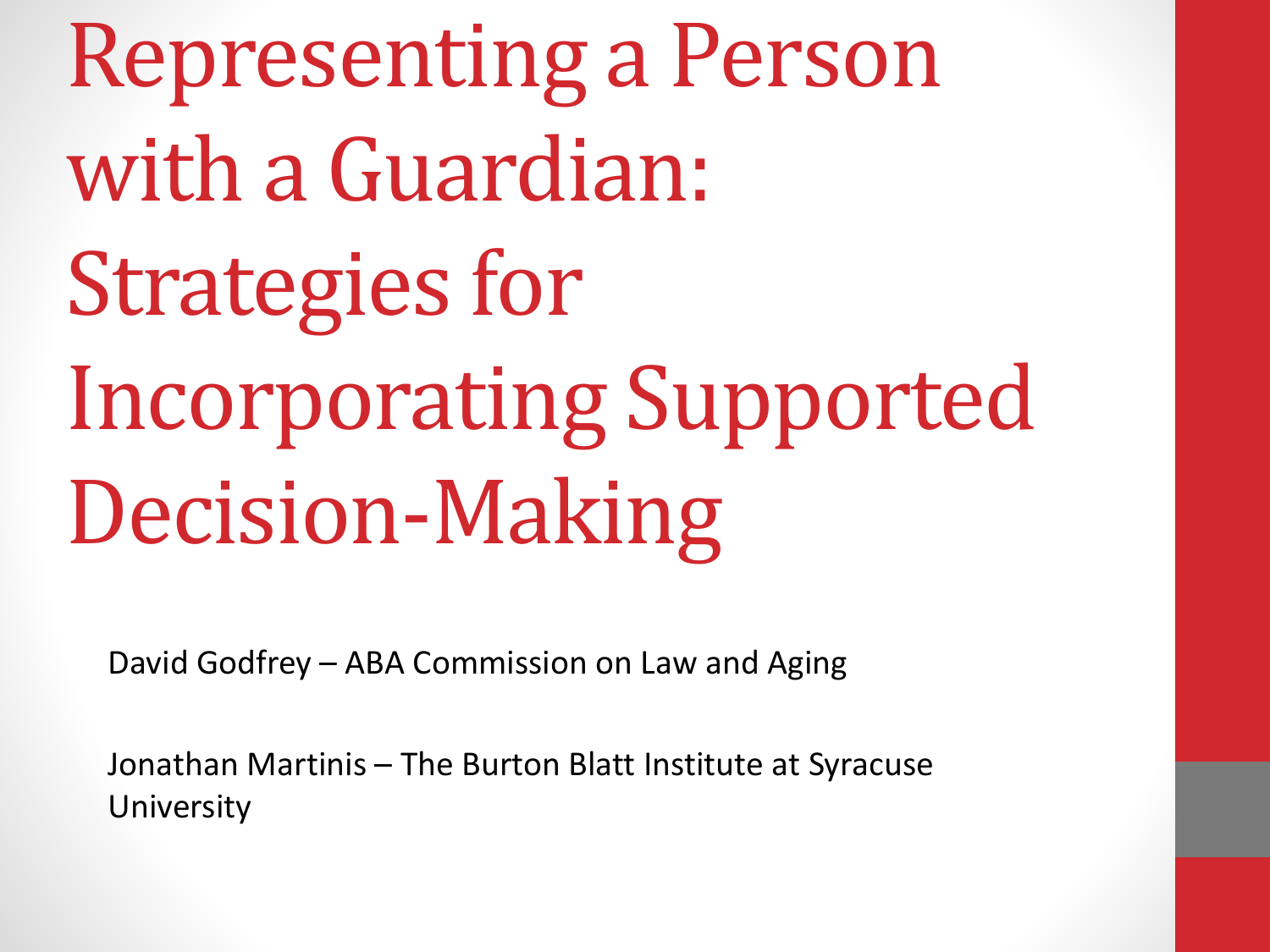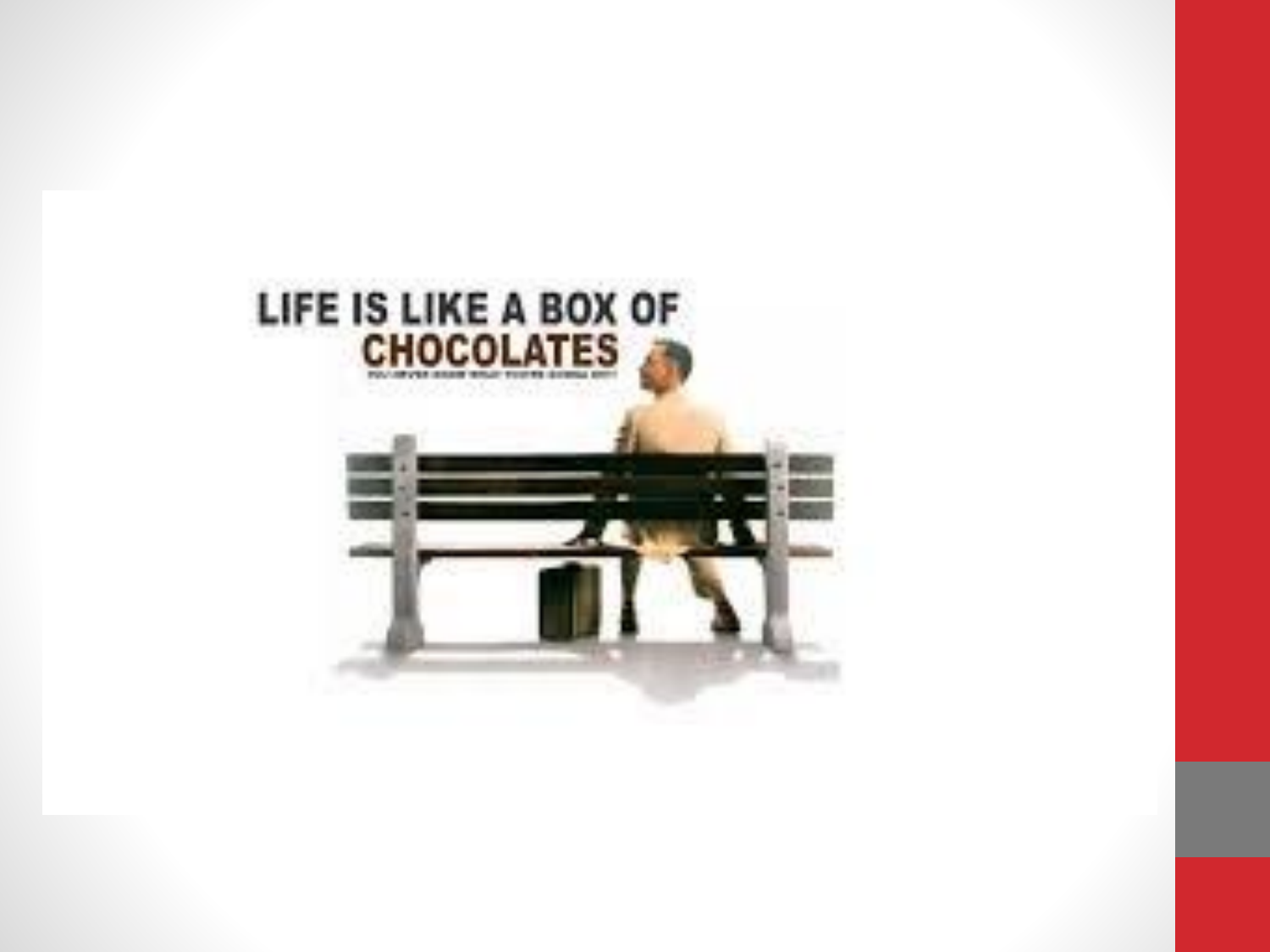## What is your favorite Right?













**O** ExaseA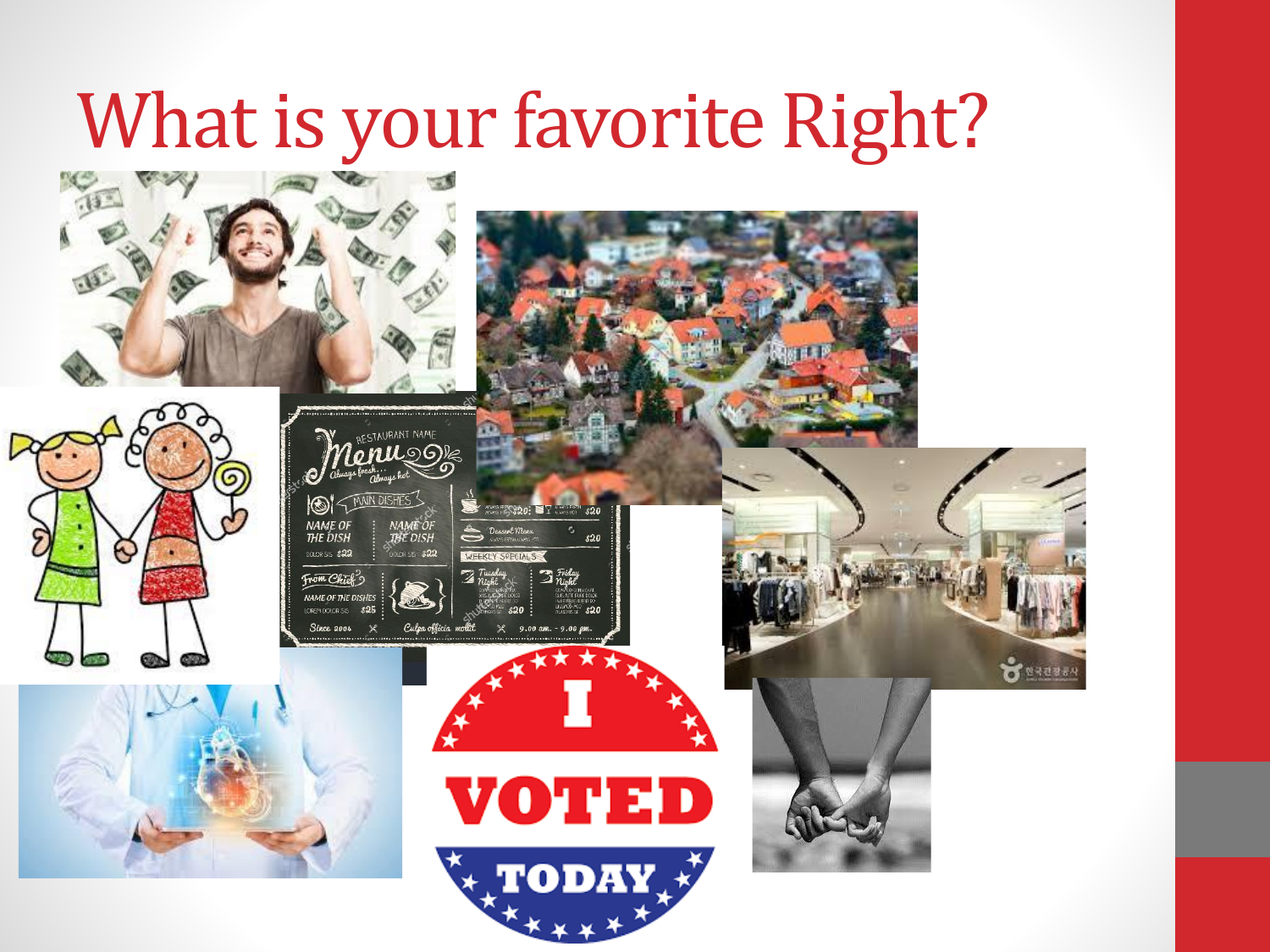# Guardianship

- Is a fiduciary relationship where the guardian is given the power to make some or all decisions for the person – Va. Code Ann. 64.2-2019
- The vast majority of guardianships over 90% - are "plenary" and give the guardian the power to make all decisions for the person - Teaster, Wood, Lawrence, & Schmidt, 2007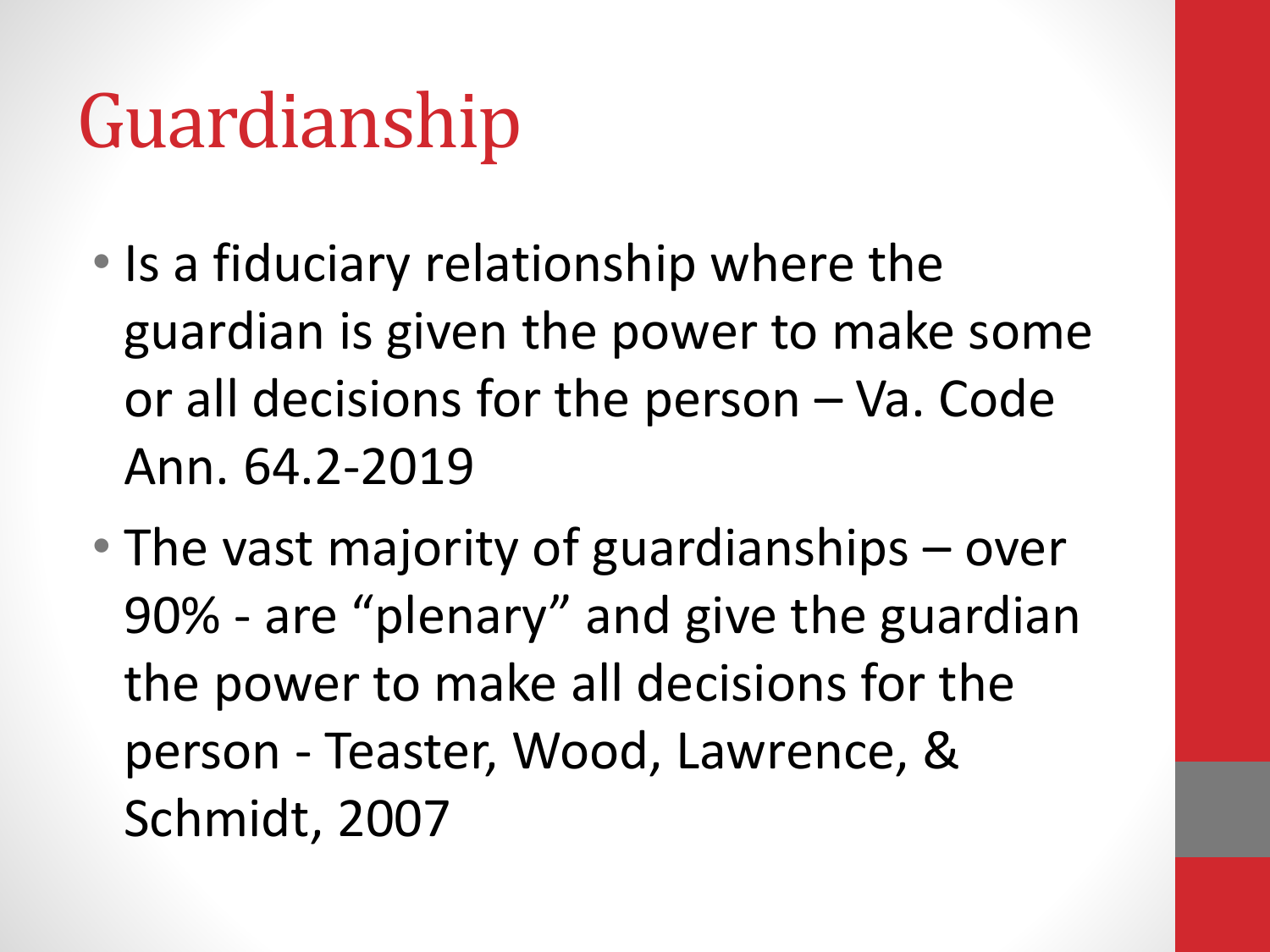## National Resource Center for Supported Decision-Making EVERYONE has the Right to Make Choices

ഥ

# The relationship between guardian and ward

Guardians have "substantial and often complete authority over the lives of vulnerable [people]." 4 NAELA J. 1, 7 (2008).

This includes power to make the most basic health, personal, and financial decisions.

AARP, *Guardianship Monitoring: A National Survey of Court Practices* 1-2 (2006).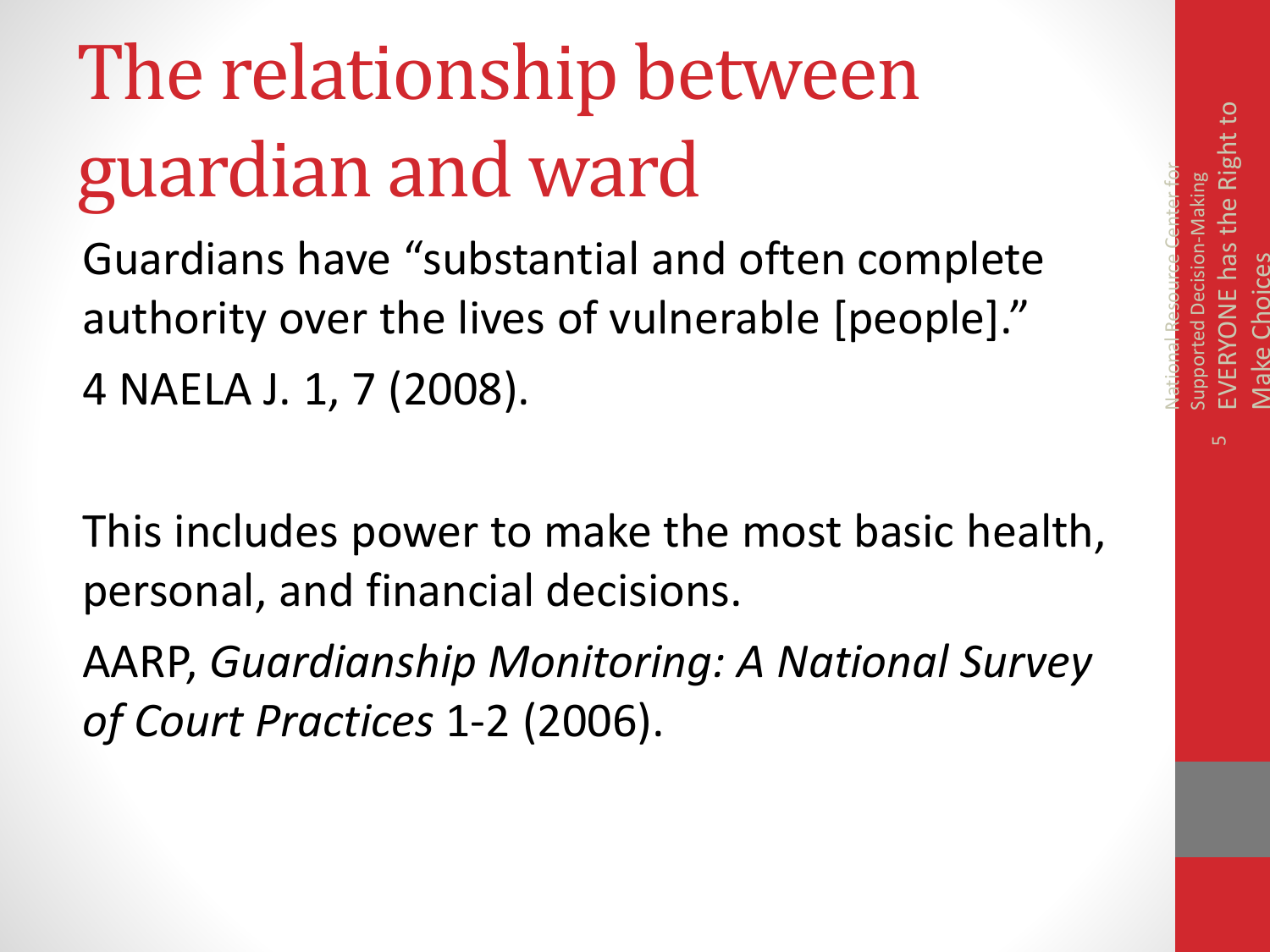## Guardian's Power over Money

- Decides how to save, spend, invest ward's money
- Decides whether or where the person works
- Manages benefits like SSI/SSDI

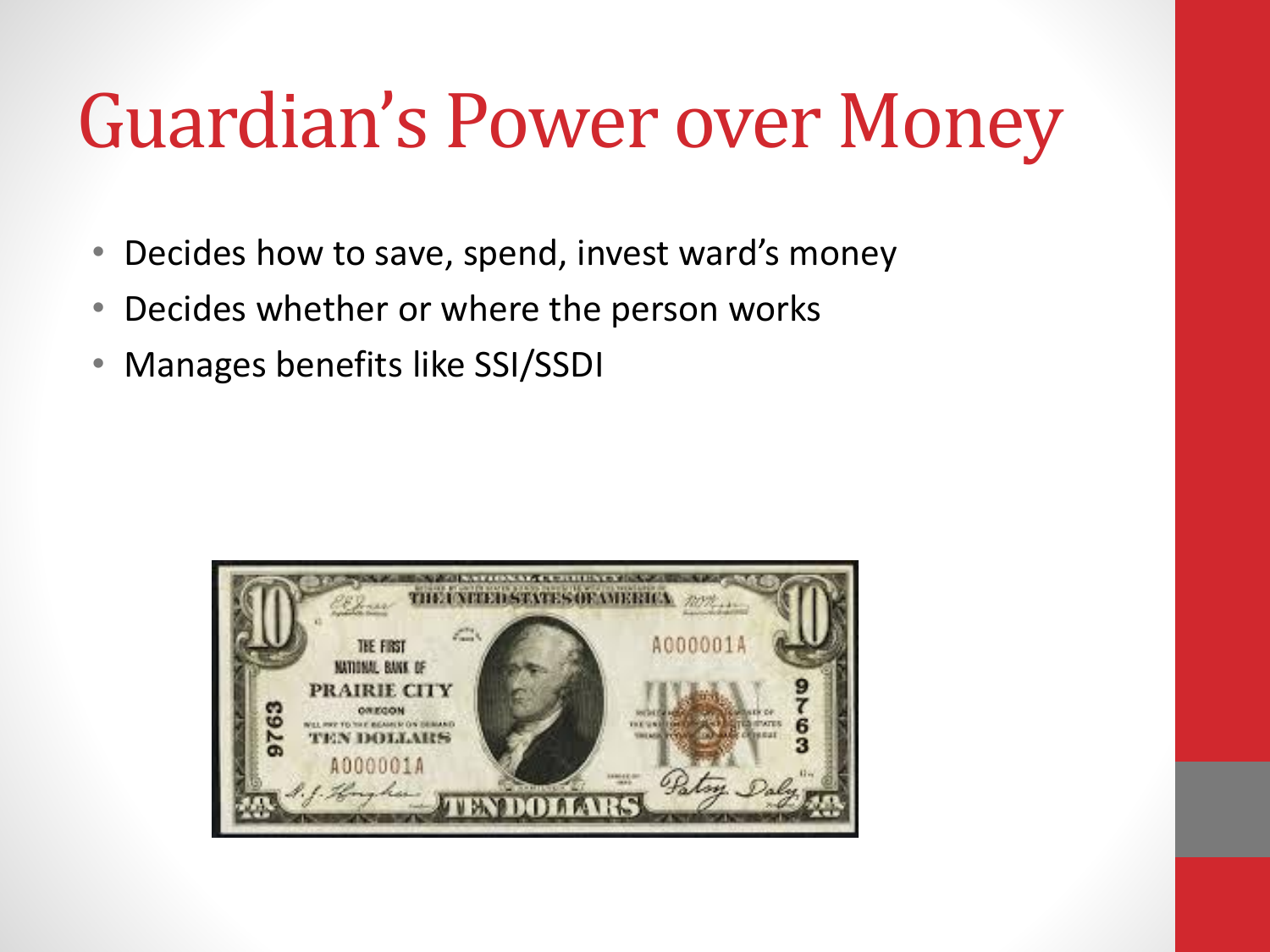# Guardian's Power over Health **Care**

- Decides what kind, or whether, the person receives health care
- Decides what doctors the person sees and for what
- Can consent or withhold consent to treatment, including life saving treatment

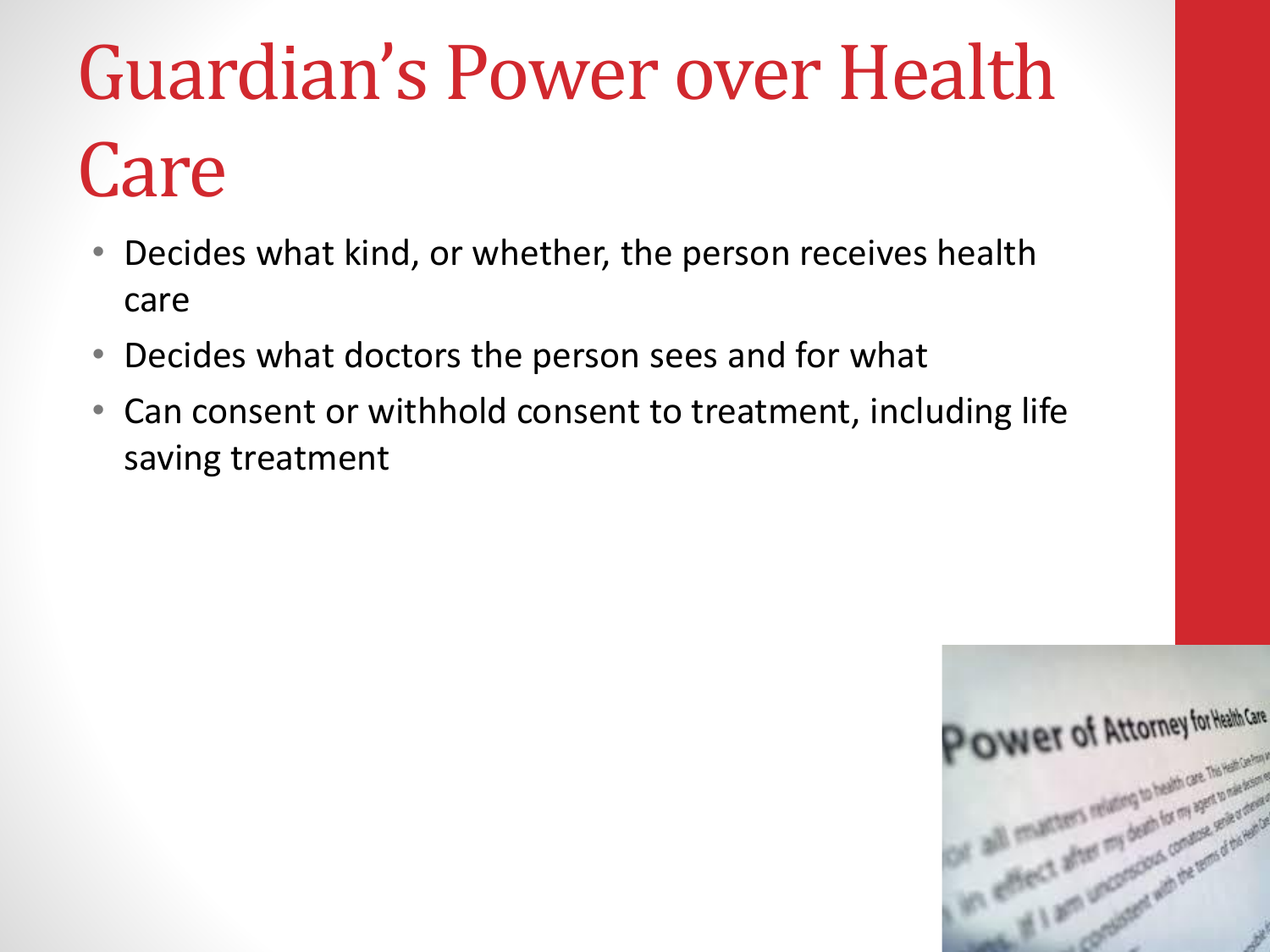# Guardian's Power over Personal Decisions

- Where is the person going to live
- Social Activities
- Relationships
- How is the person to be cared for
- What options are available for clothing
- Entertainment

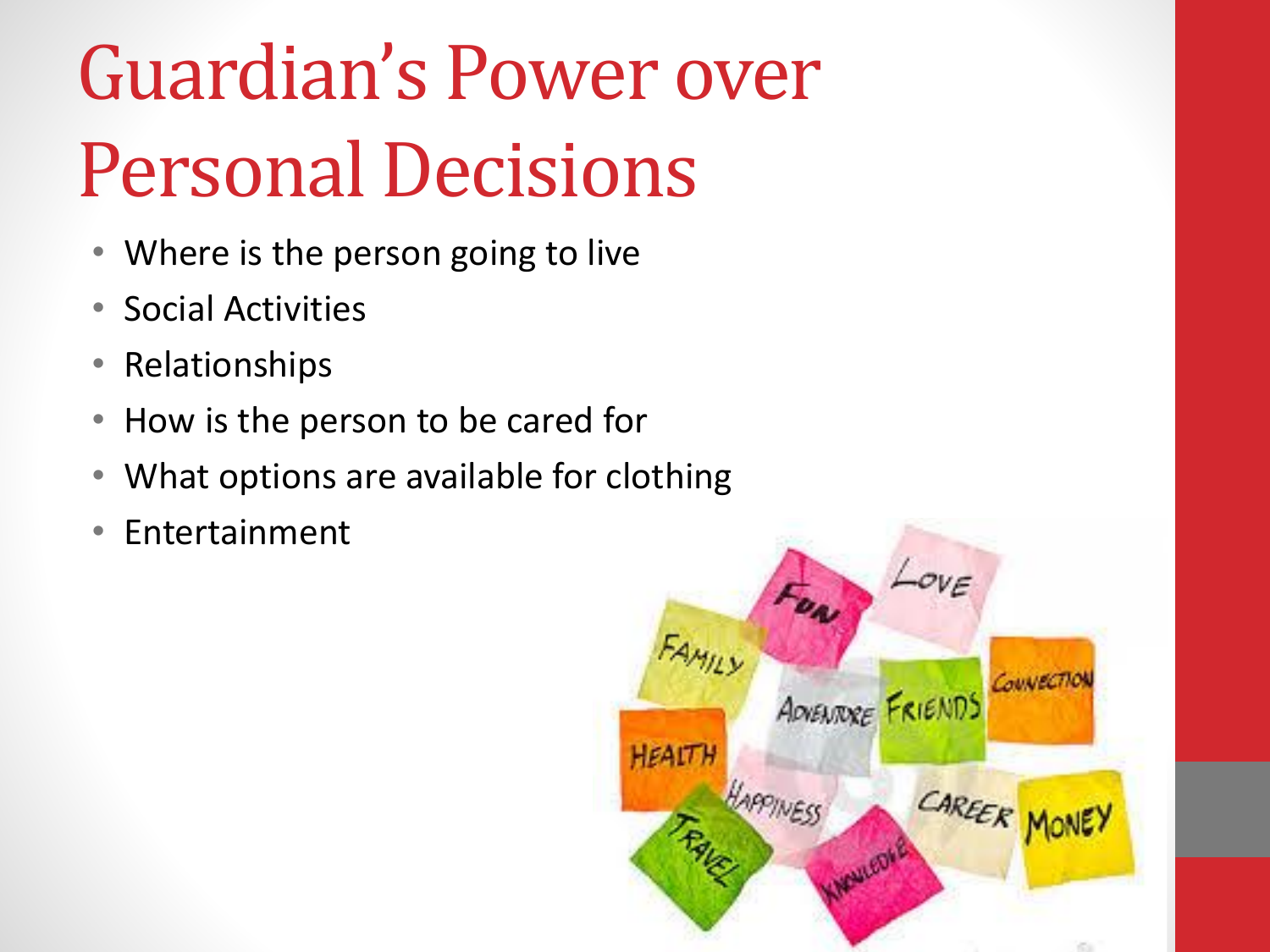# Guardian's Power over Just about Everything

A Virginia guardianship order – *Ross and Ross v. Hatch,* Va. Cir. (Newport News), Case No. CWF-120000-426

Guardians had the power:

"[T]o make decisions regarding visitation of individuals with Respondent, Respondent's support, care, health, safety, habilitation, education, therapeutic treatment and, if not inconsistent with an order of commitment, residence."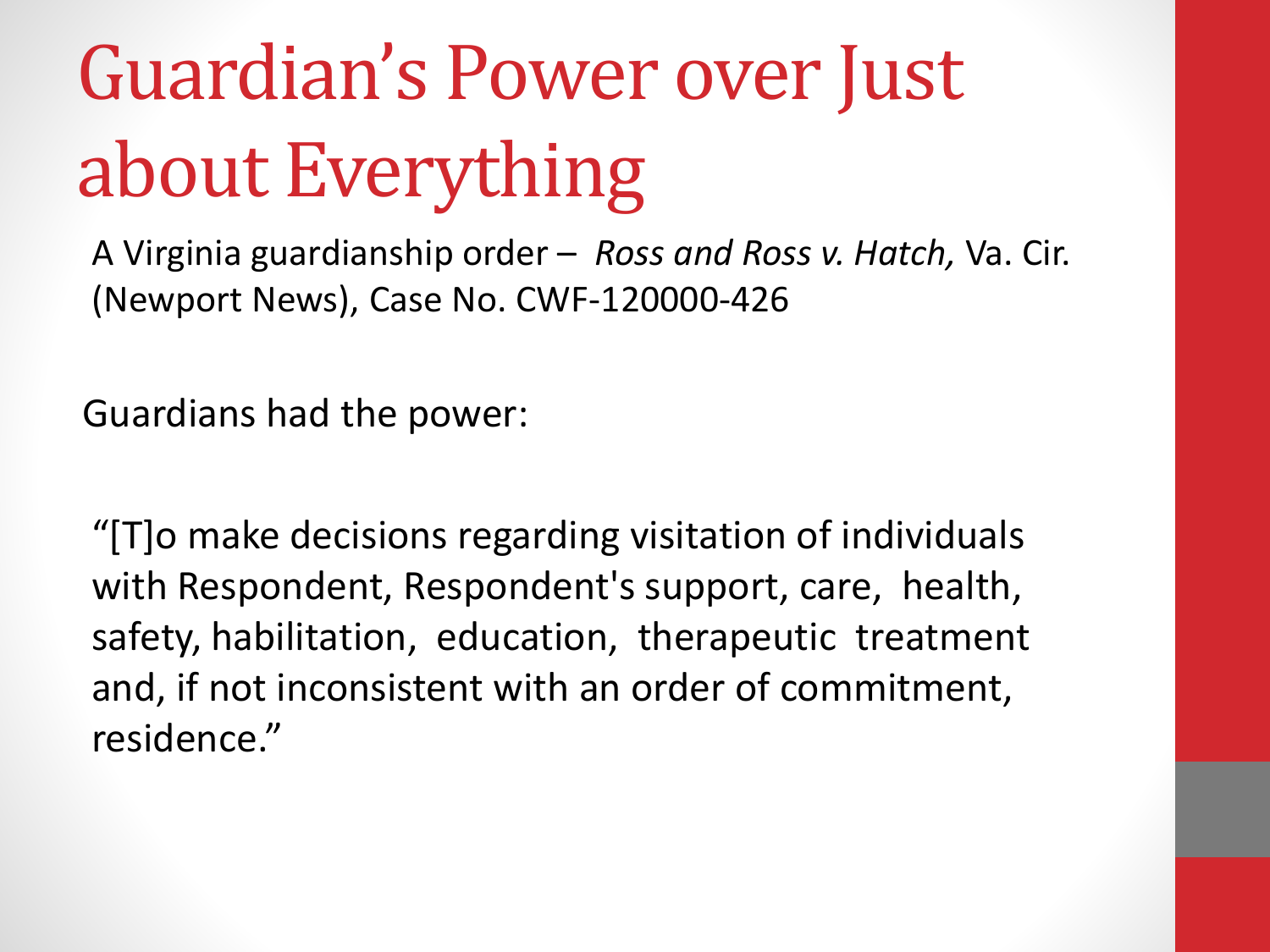### But….

### Just being in guardianship should not take away a person's right to be involved in making decisions

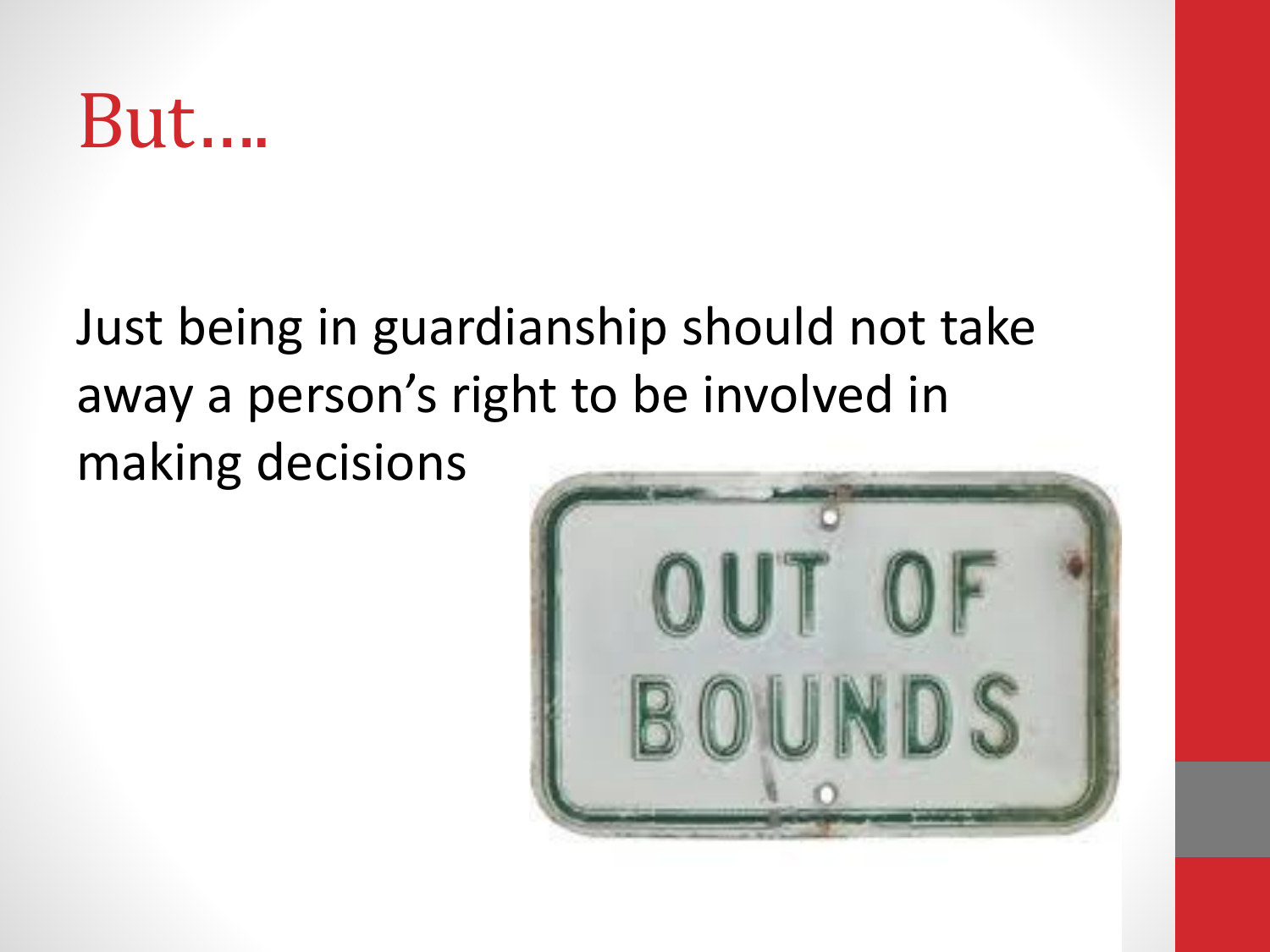# Virginia law

A guardian shall, to the extent feasible, encourage the incapacitated person to participate in decisions, to act on his own behalf, and to develop or regain the capacity to manage personal affairs. A guardian, in making decisions, shall consider the expressed desires and personal values of the incapacitated person to the extent known and shall otherwise act in the incapacitated person's best interest and exercise reasonable care, diligence, and prudence. A guardian shall not unreasonably restrict an incapacitated person's ability to communicate with, visit, or interact with other persons with whom the incapacitated person has an established relationship.

•

Va Code Ann. 64.2-2019(E)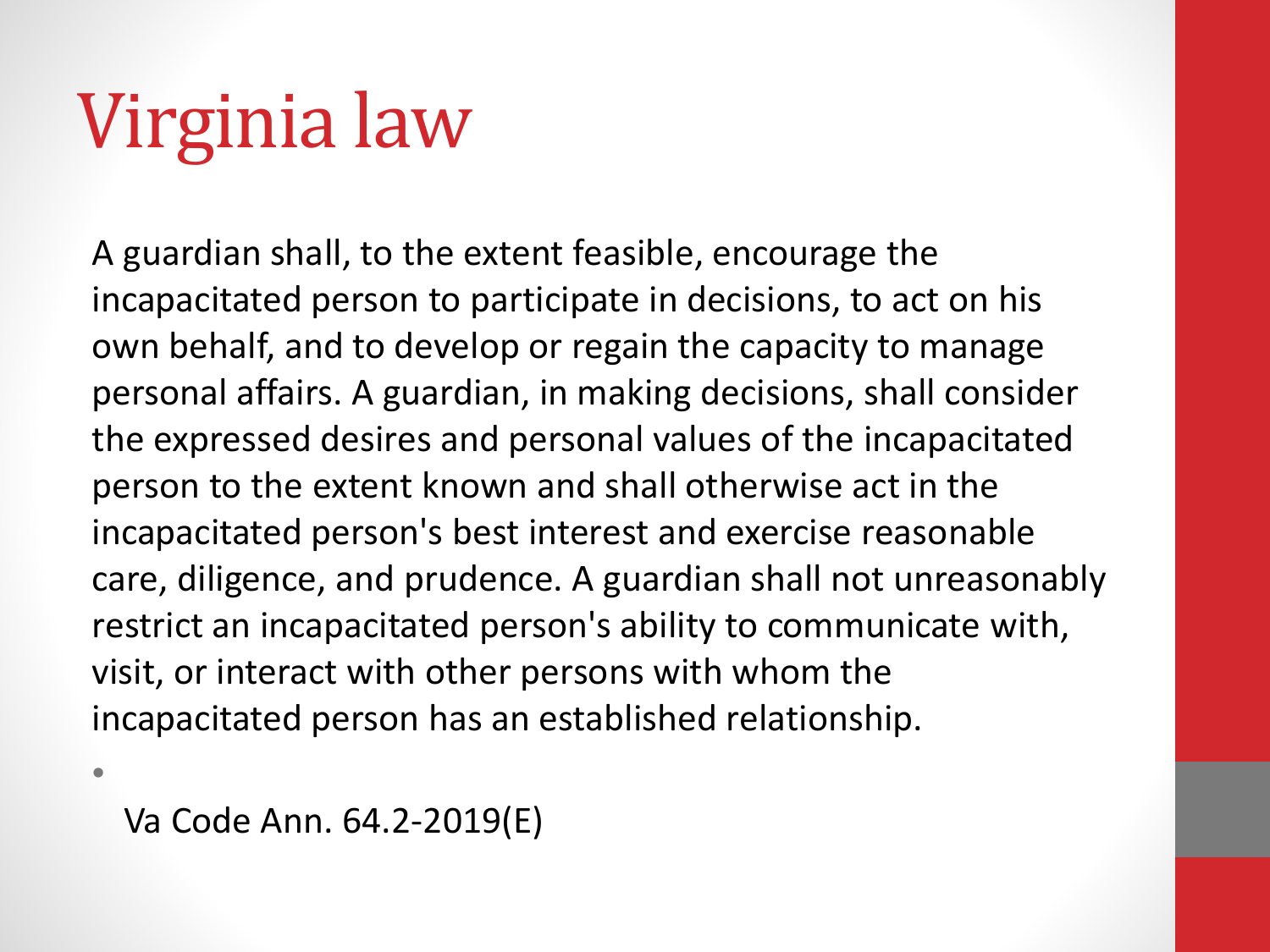## Doesn't that sound like

Supported Decision-Making

People working with "friends, family members and professionals to help them understand the situations and choices they face, so they may make their own decisions"

- Blanck & Martinis, 2015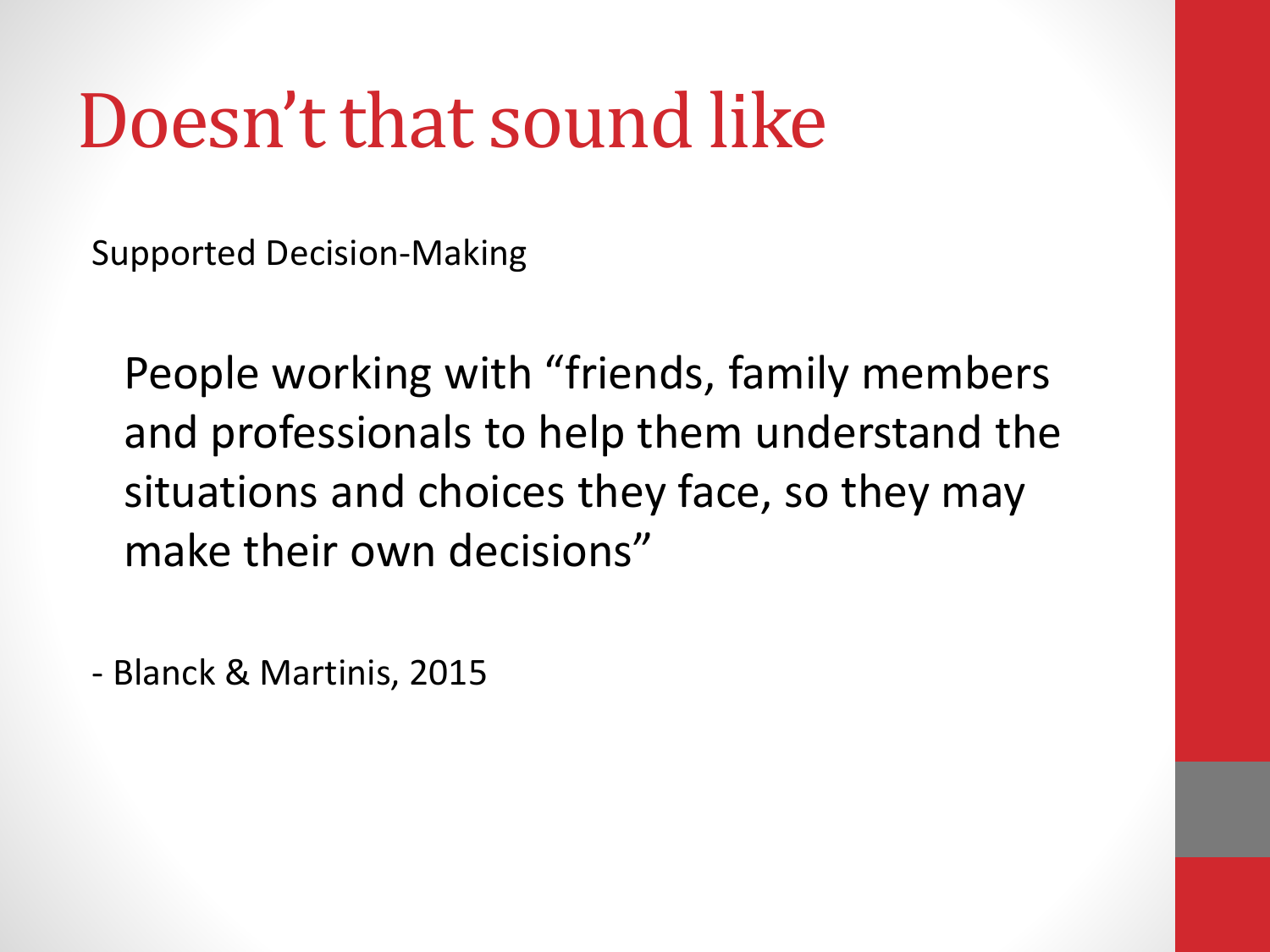# Therefore

- "To the maximum extent feasible" Supported Decision-Making should be incorporated into the guardianship plan for the person to make sure s/he has the maximum opportunity to make his or her own decisions and/or gain or regain the capacity to make decisions
- E.g. Va Code Ann. 64.2-2019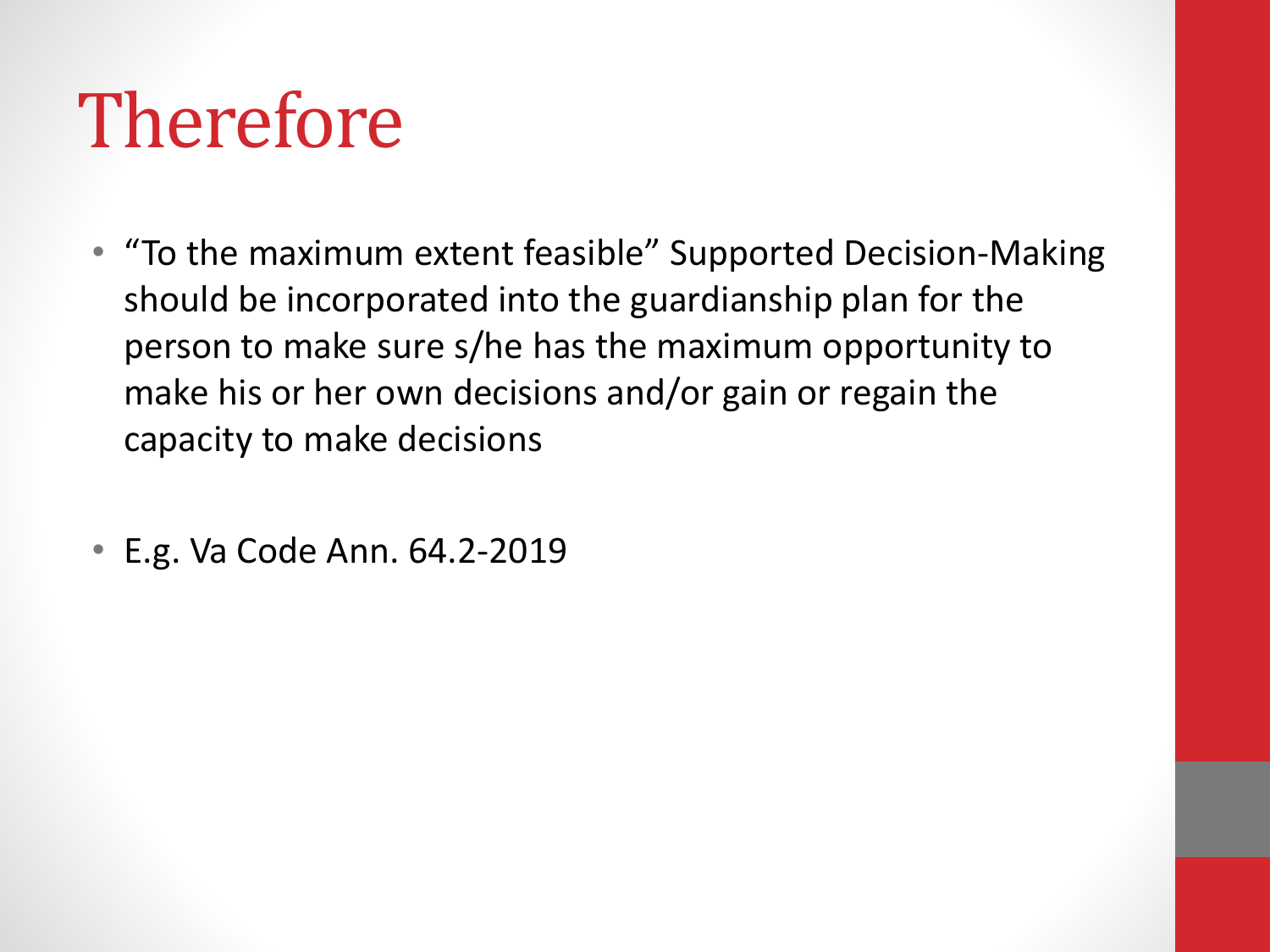14

National Resource Center for

### National Guardianship Association on Supported Decision-Making in Guardianship

"[T]he supported decision-making process should be incorporated as a part of the guardianship if guardianship is necessary"

- National Guardianship Association Position Statement on Guardianship, Surrogate Decision Making and Supported Decision Making, 2015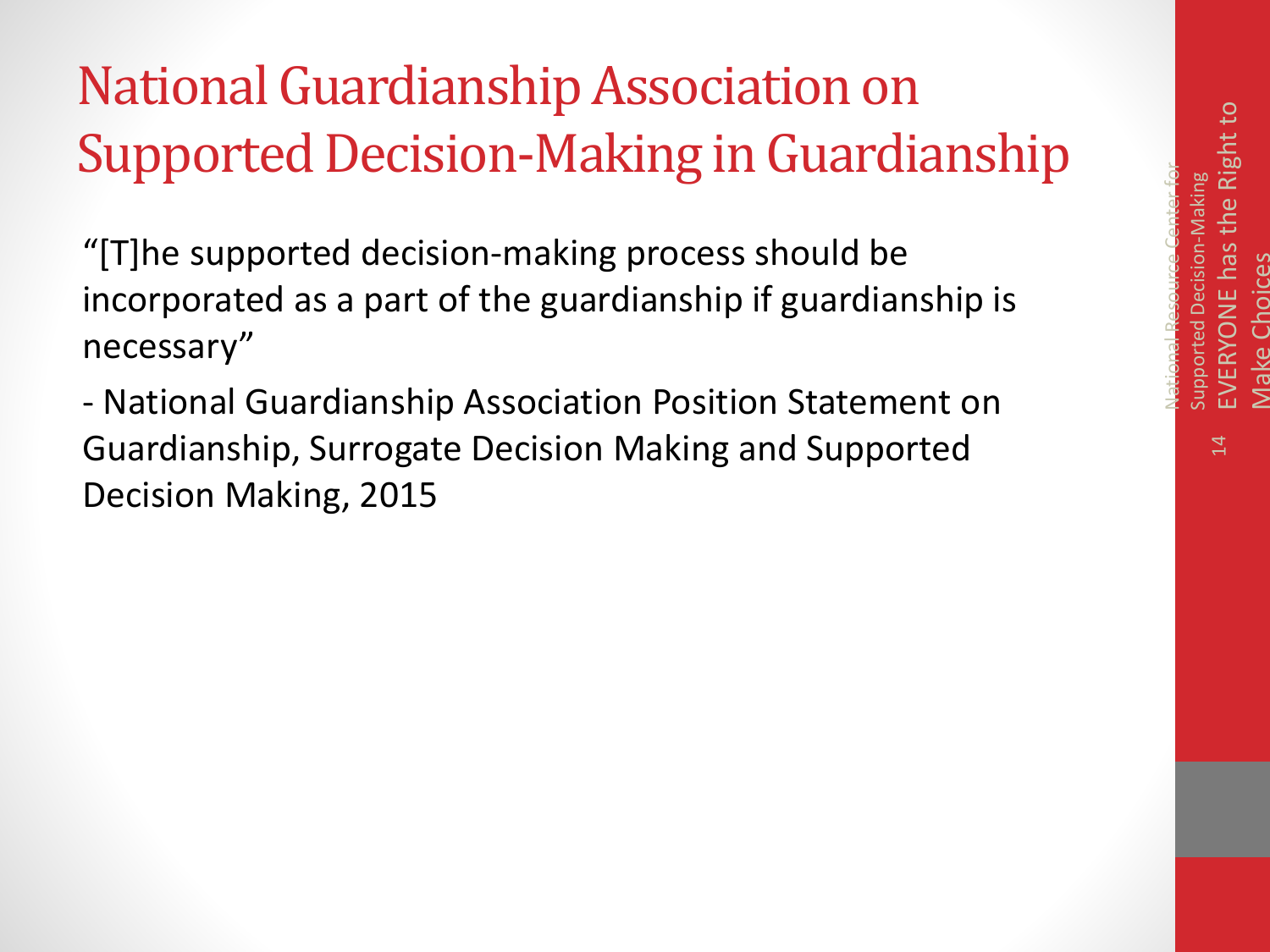## Which means

As the attorney for a person in guardianship, you should be advocating for the person to make as many decisions as possible

e.g. Rule of Professional Conduct 1.14, comment 1:

The normal client-lawyer relationship is based on the assumption that the client, when properly advised and assisted, is capable of making decisions about important matters. . . . [A] client with diminished capacities often has the ability to understand, deliberate upon, and reach conclusions about matters affecting the client's own well-being. For example . . some persons of advanced age can be quite capable of handling routine financial matters while needing special legal protection concerning major transactions.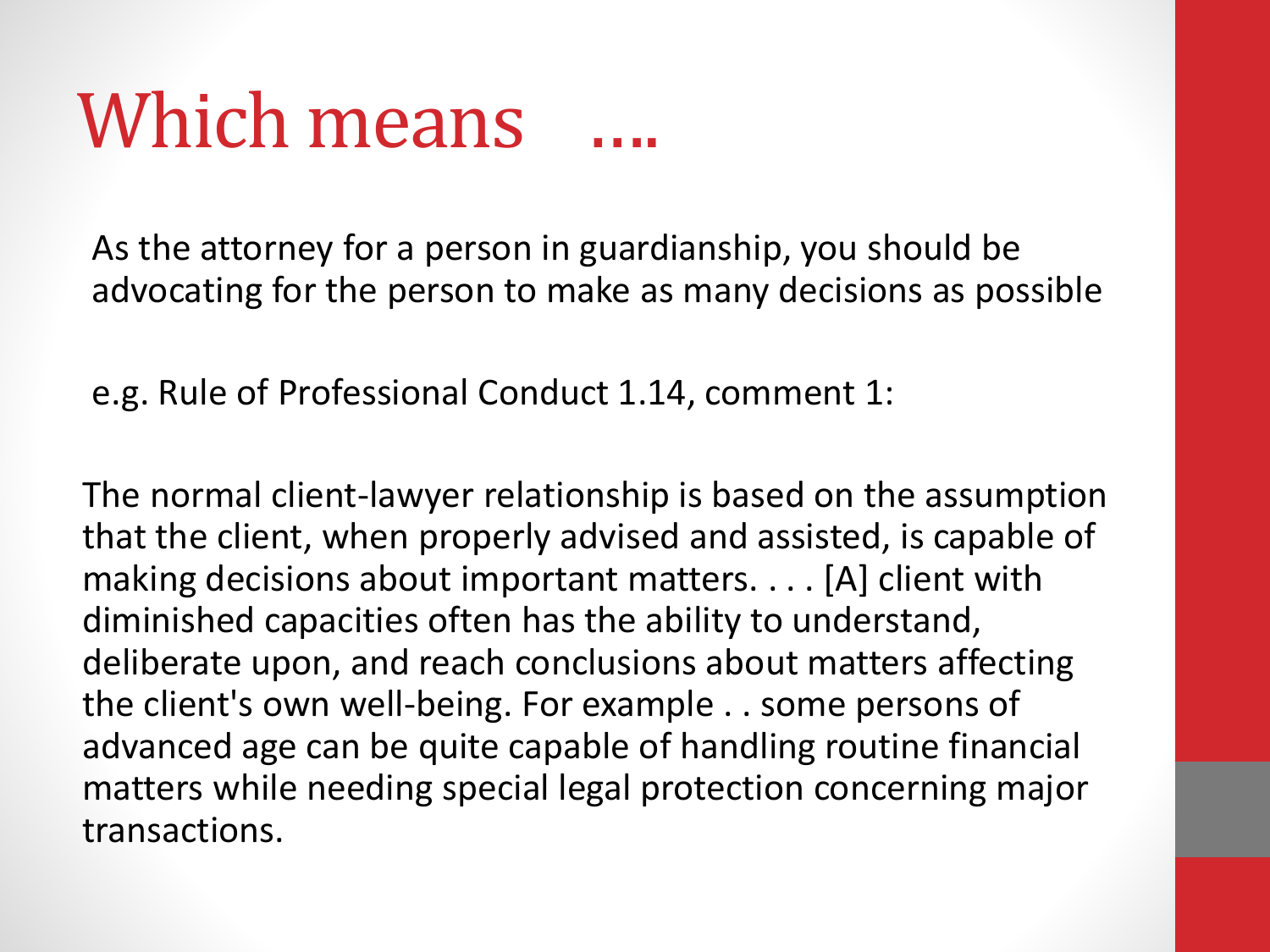### "Supported Decision-Making": What?

- **Supports and/or services** that help people with disabilities (including, e.g., older people with age-related dementia) make their **own decisions**, by using friends, family members, professionals, and other **people they trust trust**:
	- To help **understand** the issues and choices;
	- Ask **questions**;
	- Receive **explanations** in language they understands; and
	- **Communicate** their own decisions to others.

(e.g, Blanck & Martinis 2014, Dinerstein 2012, Salzman 2011)

- Think about it:
	- How do you make decisions?
	- **Don't we all use Supported Decision-Making?**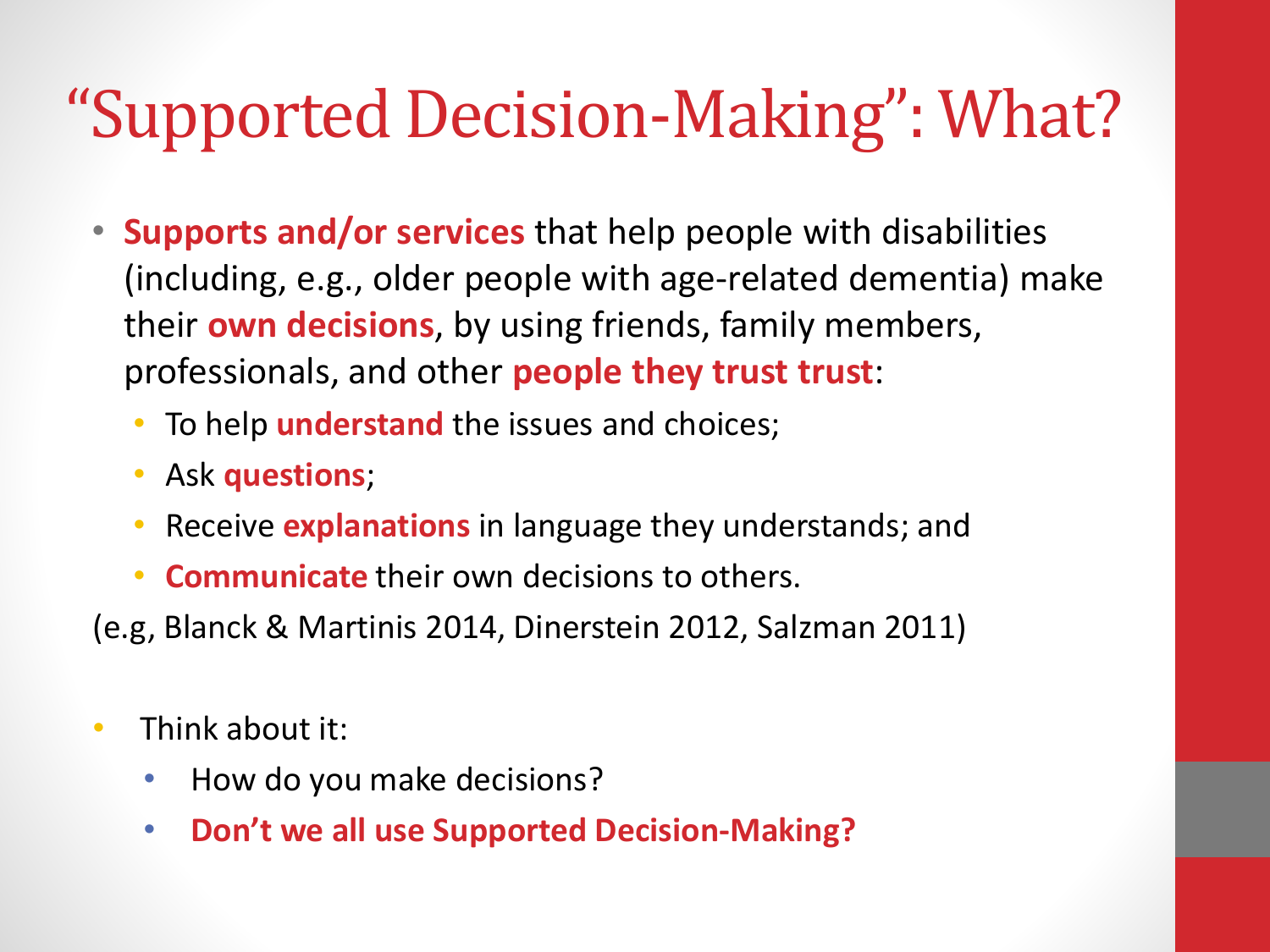### "Supported Decision-Making": What?

- There is **no "one size fits all"** method of Supported Decision-Making.
- It is a **paradigm**, not a process or program
	- It means working with the person to identify where help is needed and finding ways to provide that help.
	- The key question is: **"What will it take?"**
- Supported Decision-Making "**solutions also are different for each person**. Some people need one-on-one support and discussion about the issue at hand. For others, a team approach works best . . . With supported decision-making the **possibilities are endless**." (Administration for Community Living, "Preserving the Right to Self-Determination: Supported Decision-Making")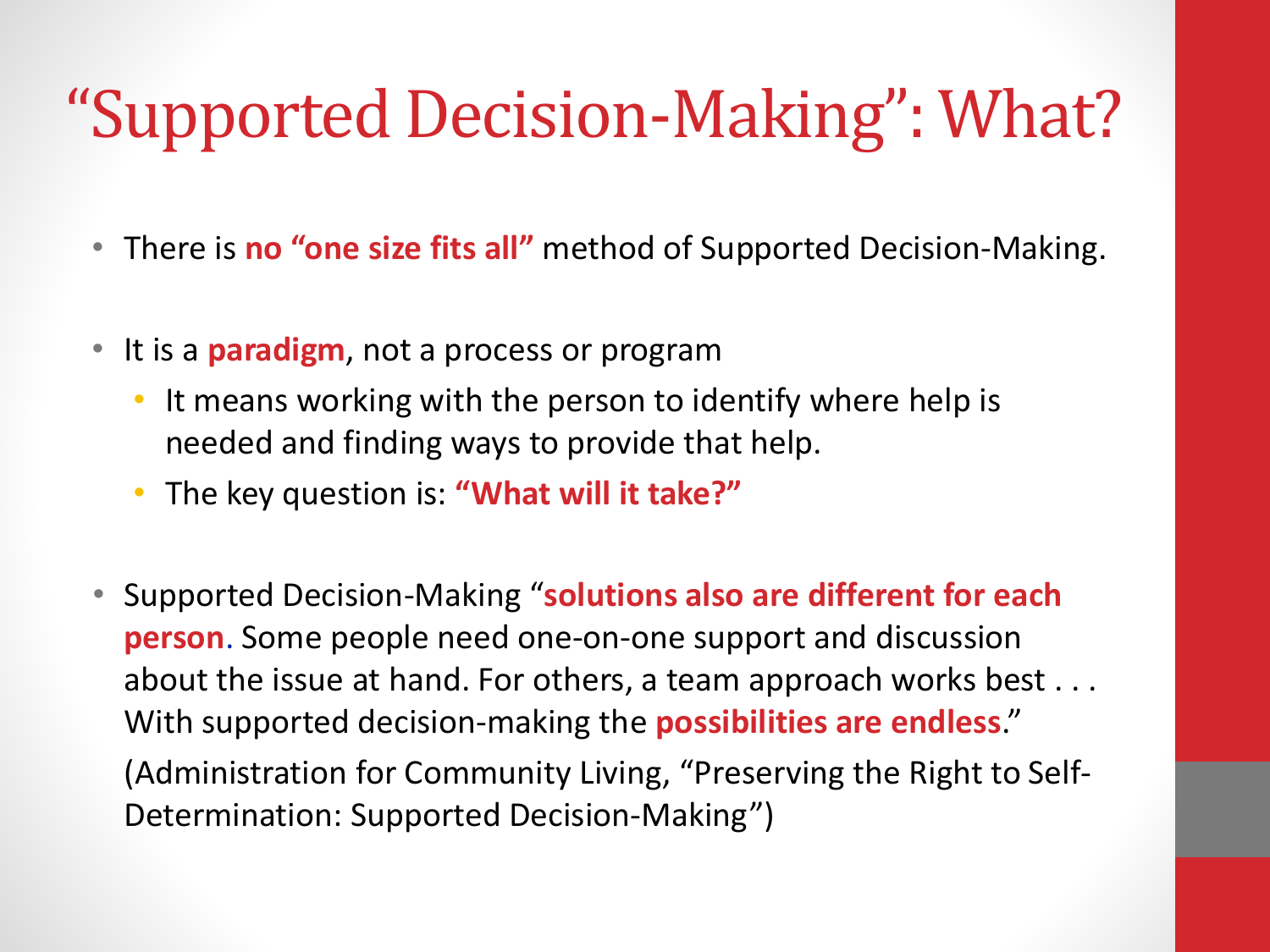### Common Considerations in SDM

### • **All forms of SDM recognize**:

- The person's autonomy, presumption of capacity, and **right to make decisions** on an equal basis with others.
- That a person can **take part in a decision-making process** that does not remove his or her decision-making rights; and
- **People will often need assistance** in decision-making through such means as interpreter assistance, facilitated communication, assistive technologies, and plain language.

### • **Human Dignity**

- Everyone has a right to make choices
- Everyone needs support or assistance with some choices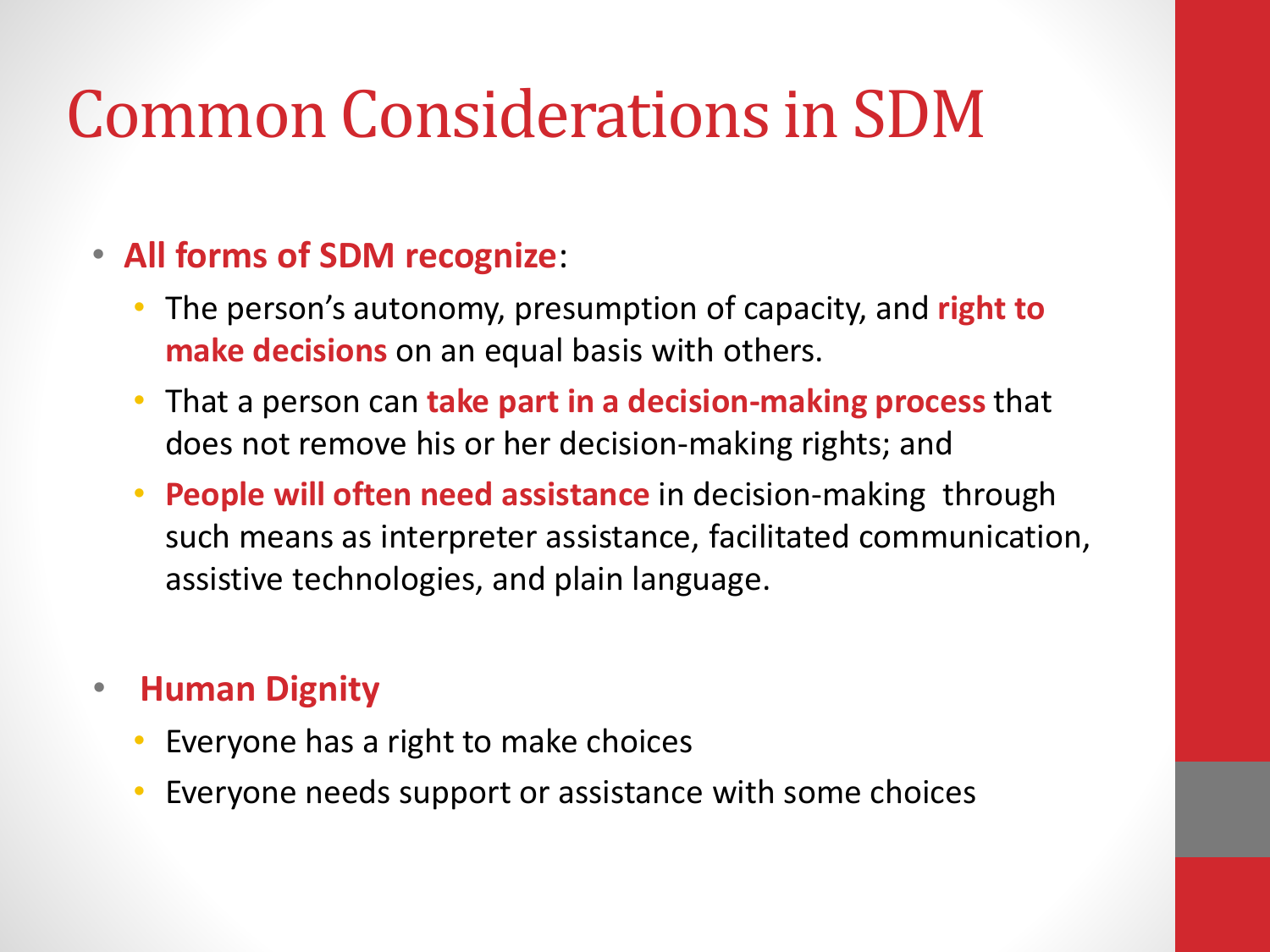### Supported Decision-Making: Why?

- Self-Determination
	- **Life Control**—People's ability and opportunity to be "causal agents . . . actors in their lives instead of being acted upon" (Whemeyer, Palmer, Agran, Mithaug, & Martin 2000).
- People with **greater self-determination** are:
	- **Healthier**
	- More **independent**
	- Better able to **recognize and resist abuse**
	- Better able to **adjust to increasing care needs**

(e.g, Khemka, Hickson, & Reynolds 2005; Wehmeyer & Schwartz 1998; O'Connor & Vallerand)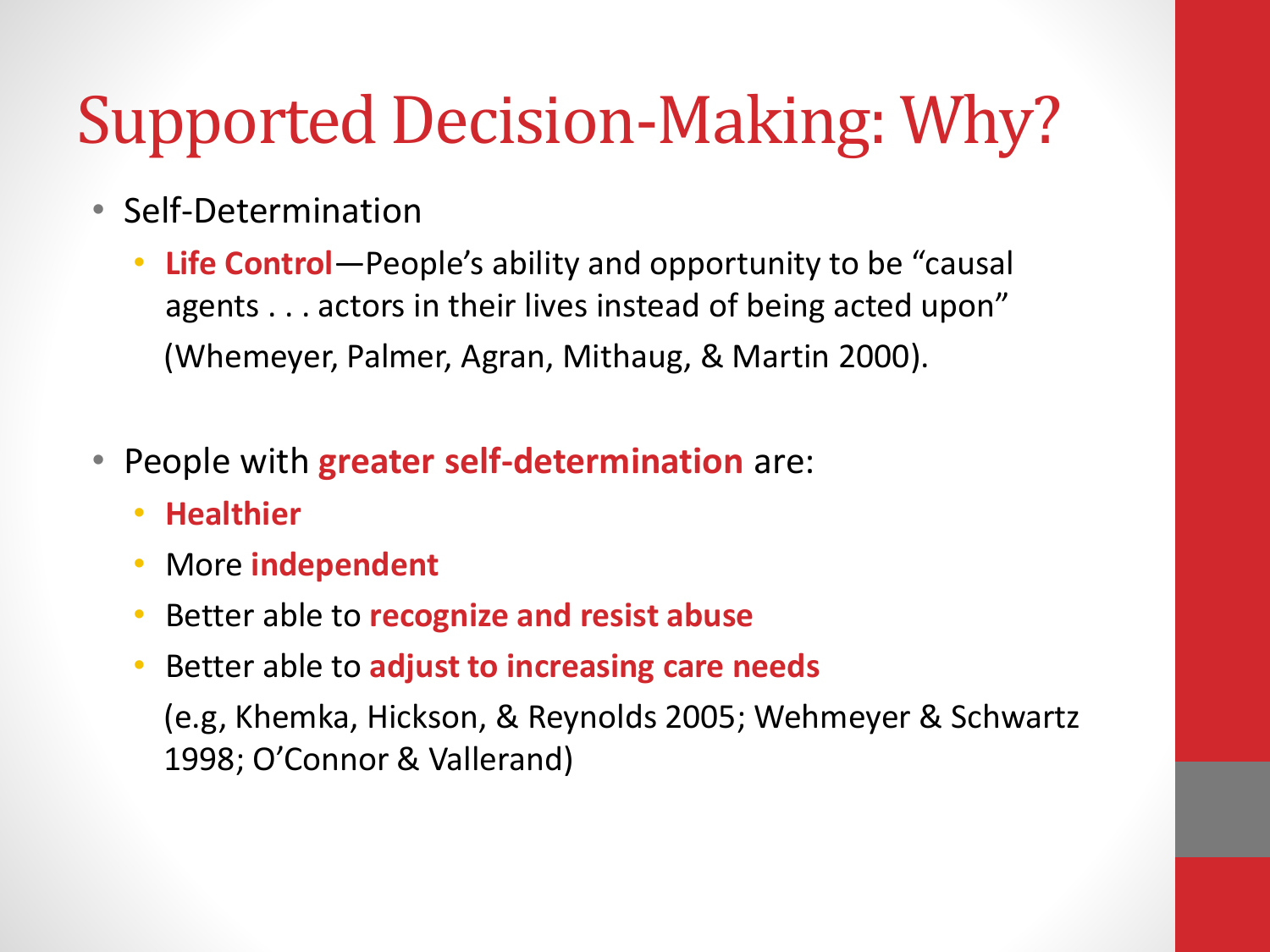### Supported Decision-Making: How?

- **Issue #1:** Human Decision-Making
- **Issue #2:** Assessment
- **Issue #3:** SDM versus Substitute Decision-Making
- **Issue #4**: Rethinking Support of Decision-Making
- **Issue #5:** SDM Tools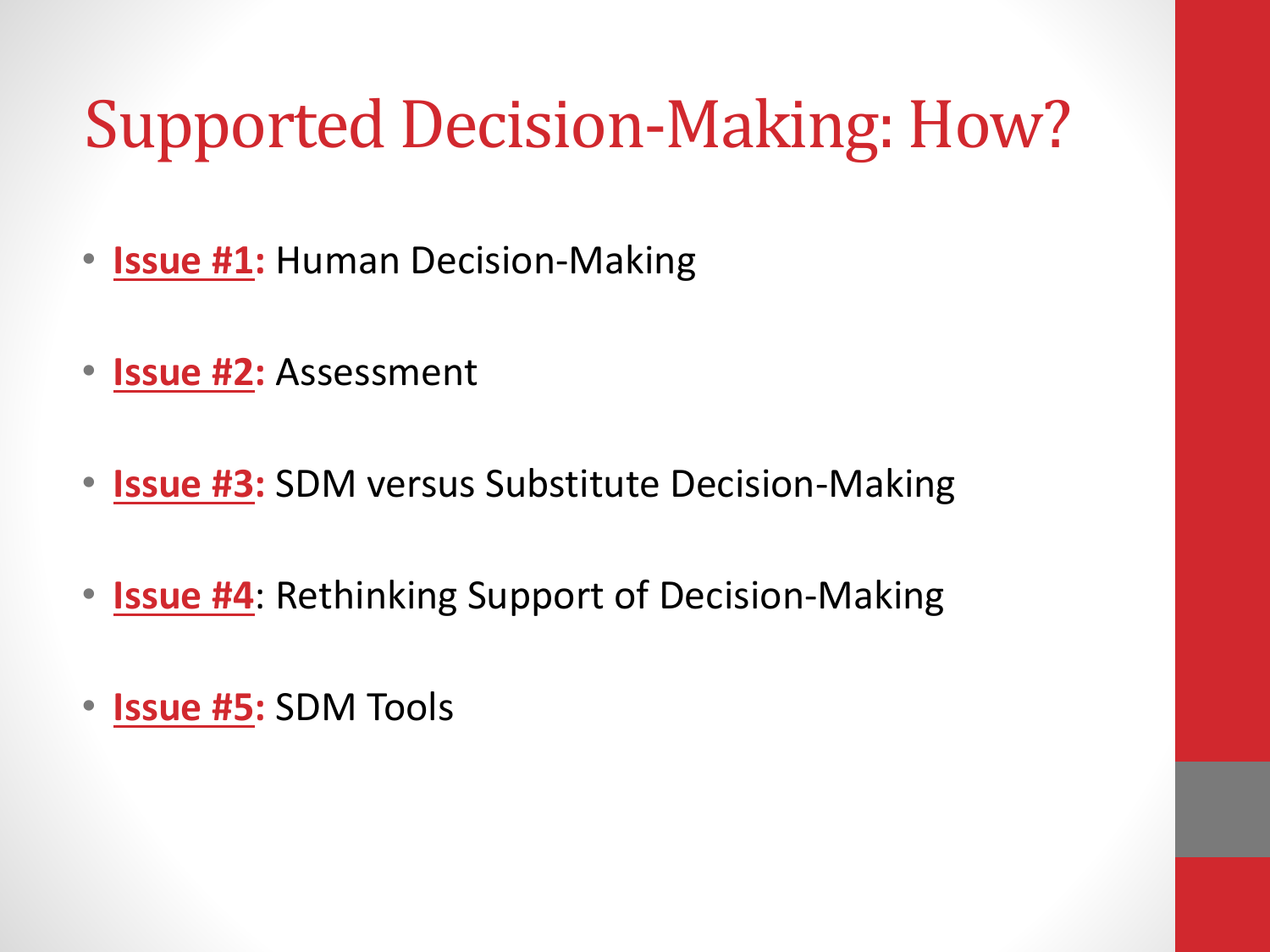### **Issue #1: Human Decision Making**

- **Many decisions are made every day**
	- Some big, some small.
- Capacity is **not "black and white"**
	- It is not based solely on IQ or diagnosis
	- People may be able to make some decisions, and not others. Or at some times, and not others.
- **No standard process or measure of "goodness"**
	- "Good" decision-making seems part science and part art?
	- Who decides if our decisions are "good"?
- **Elements of "capacity"**-The person:
	- Understands his or her situation
	- Understands the risks
	- Communicates a decision based on that understanding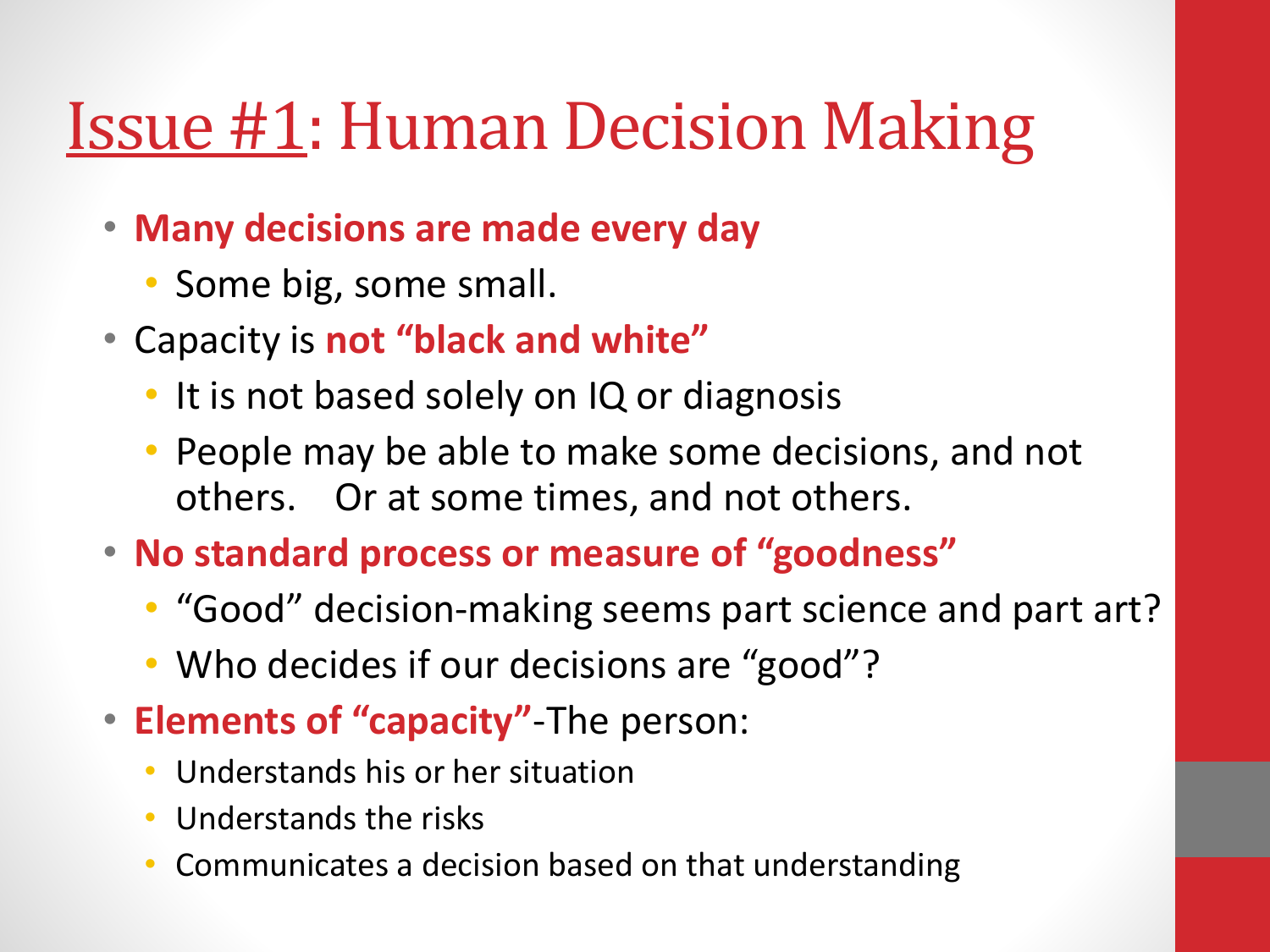

**Other Variables (individual and situational)**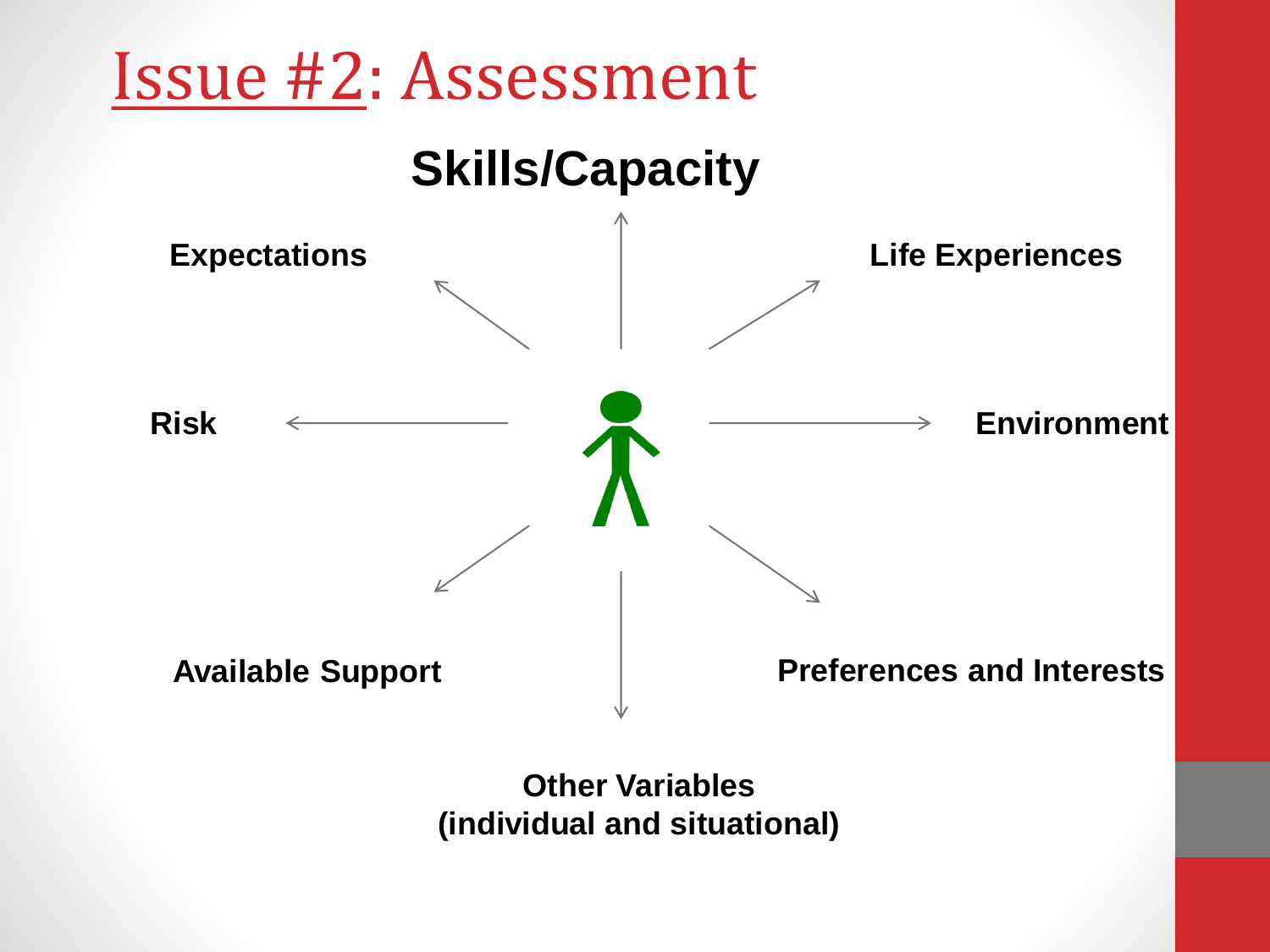## Issue #3: Supported vs. Substitute Decision-Making

- Ask: **Who** is making the final decision?
	- "Make with" vs. "Make for"
- If it is the **person** → **Supported** Decision-Making
- If it is **someone else** → **Substitute** Decision-Making
	- There is an **important role** a Substitute Decision-Maker should play in **effectuating the person's wishes** and **supporting the person's involvement in decision-making**.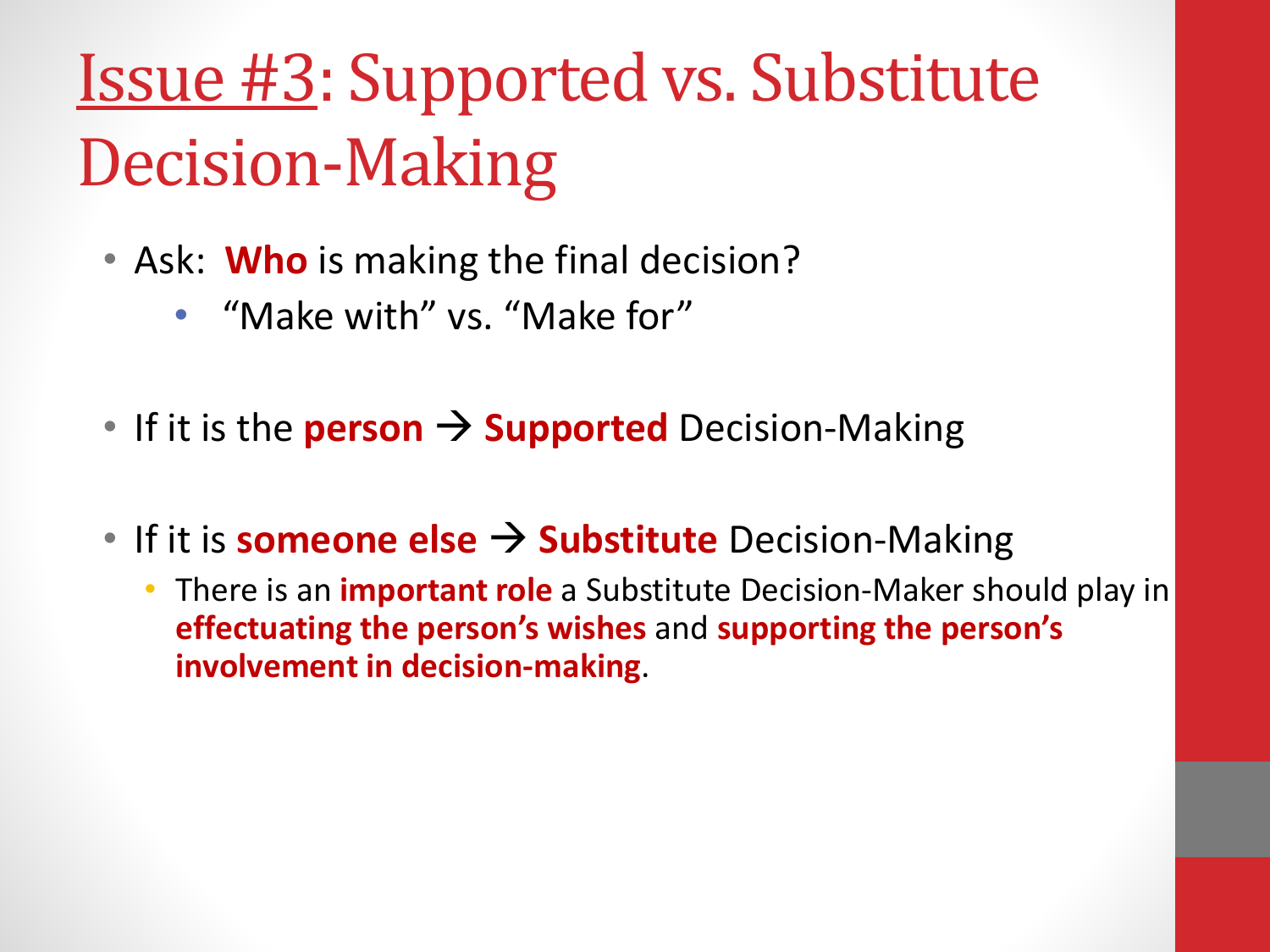## Issue #4: Rethinking Support of Decision-Making

- **How do people build and/or maintain decision-making skills?**
	- With opportunities
	- With practice.
- **What role and responsibility do you have to support decisionmaking?**
	- Promote meaningful choice and person-centered planning.
- **What can this kind of support look like?**
	- Consider each person, situation, and decision.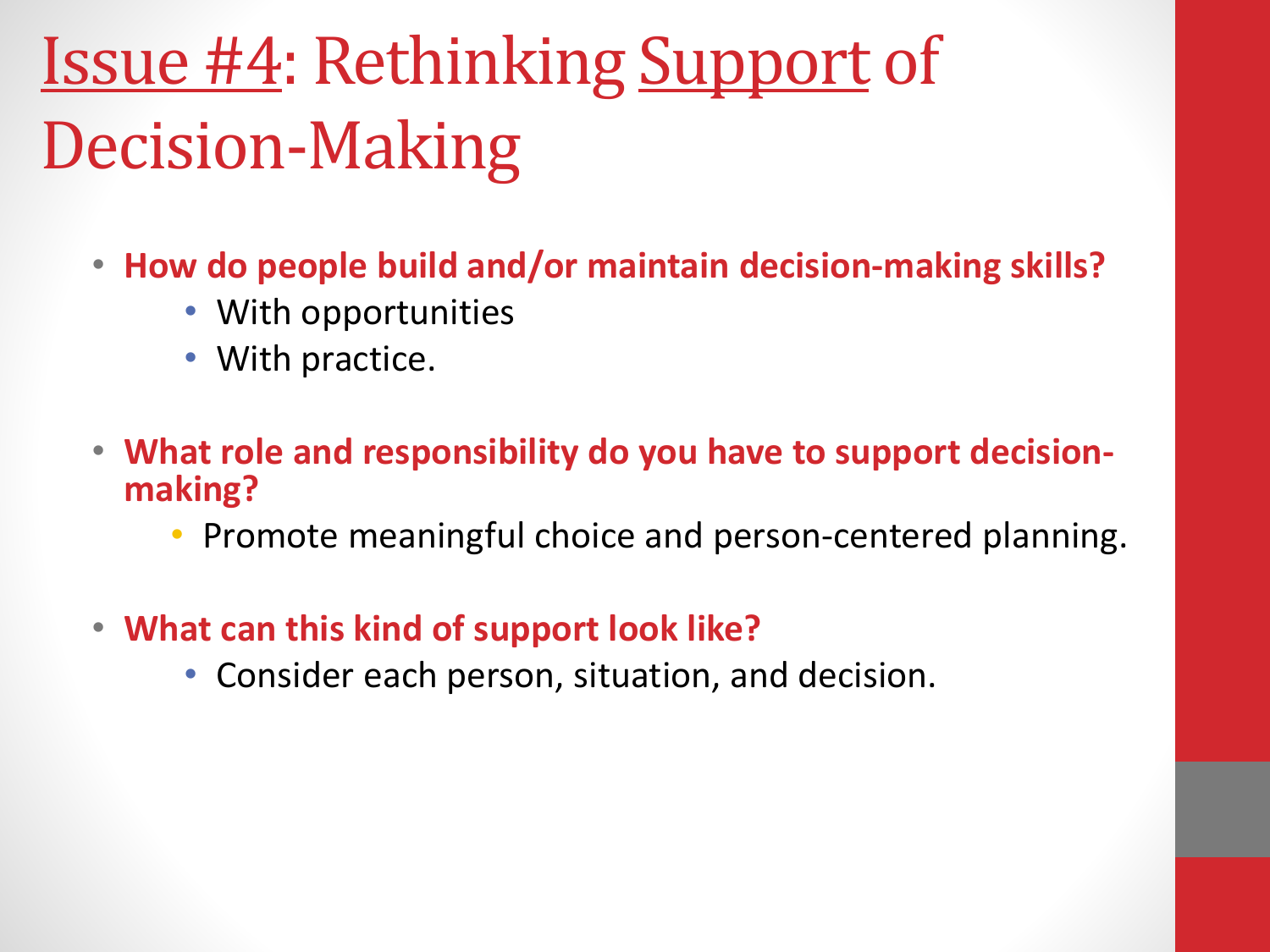### Supporting Decision-Making

- **Respect** the person you support as the decision-maker.
	- **Always consult the person**, including those considered "vulnerable"
	- **Avoid "undue influence"** when discussing "important to" versus "important for."
	- **Strike a balance**  advice and assistance to inform the person's choices
		- Ultimately, the **choice belongs to the person**
- **Help develop and raise the person's decision-making voice.**
	- How? Practice opportunities! Access to options!
	- Use the SDM decision-making model across the progression of an illness
- **Recruit other support**, as needed.
- **Leave room for mistakes**.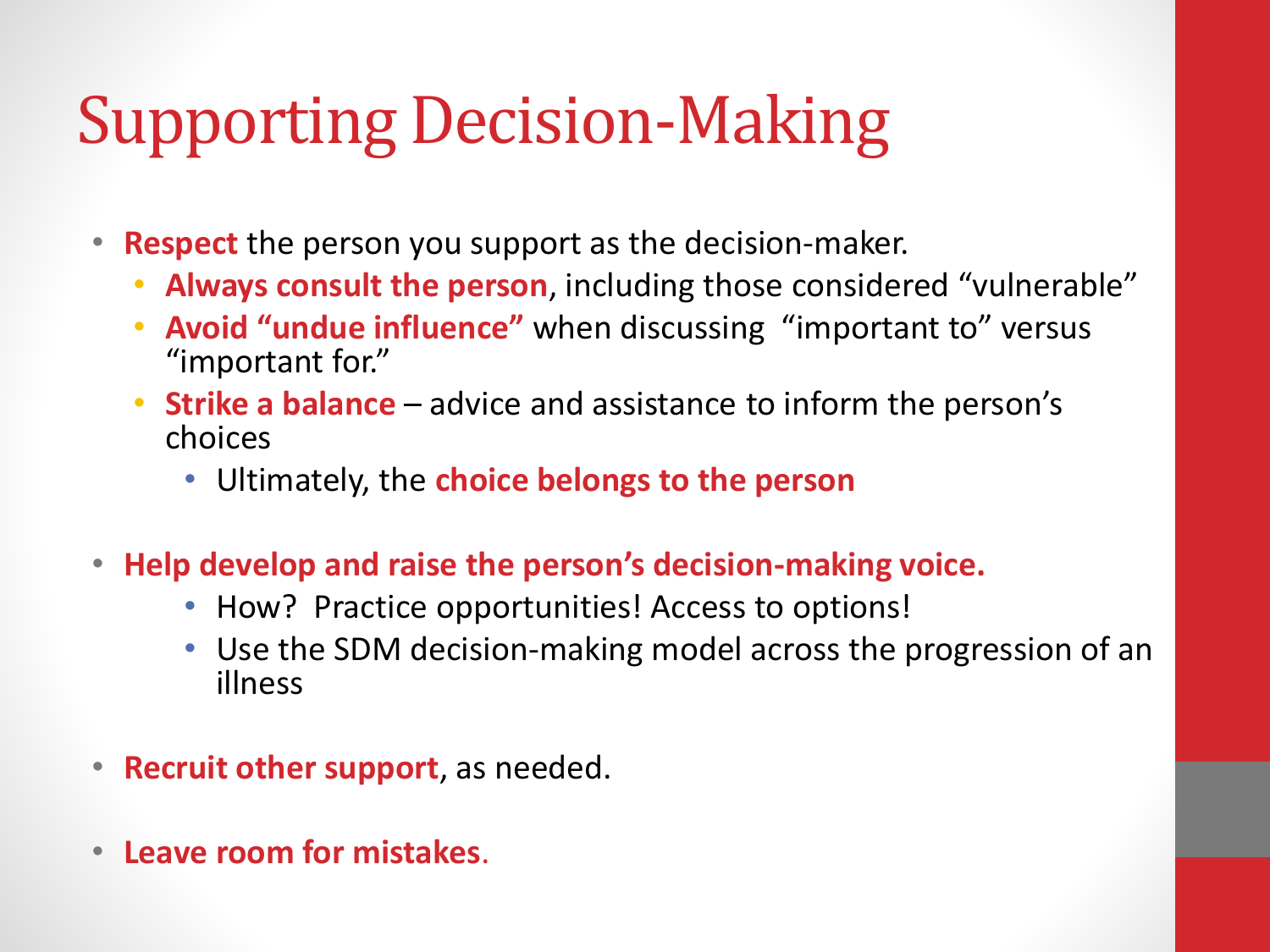## Supporting Decision-Making

### **"Poor" decisions often: "Better" decisions often:**

- Focus on limited aspects of a problem or situation
- Consider only immediate benefits
- Oversimplify issues, *i.e.*, good/bad, right/wrong
- Are influenced by emotional factors
- Are reactive

- Reflect an understanding of different perspectives
- Focus on both short and long range goals
- Look at multiple potential outcomes
- Include a process for analysis and thinking
- Use tools and resources for making decisions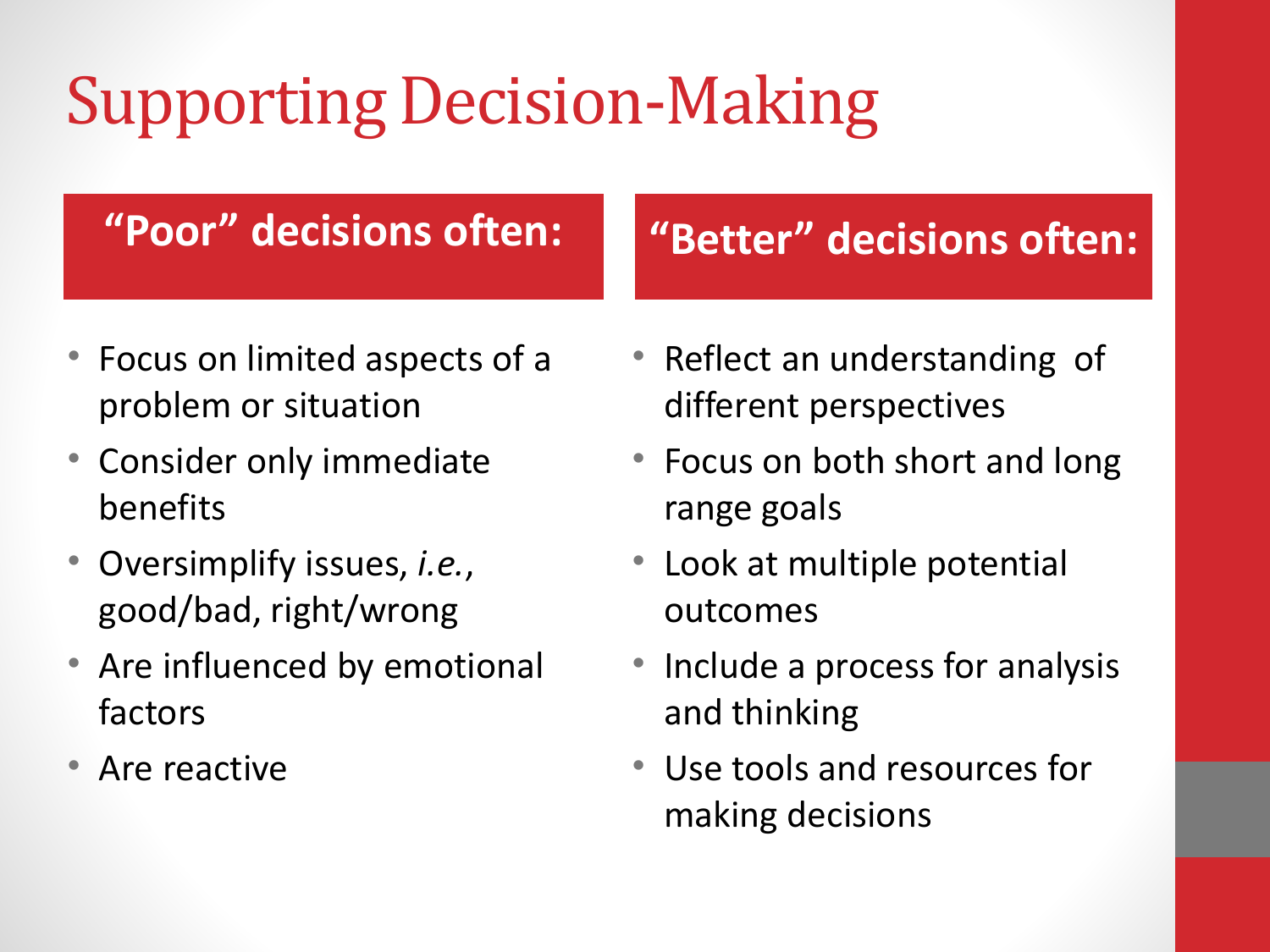### Issue #5: SDM Tools

- Effective Communication
- Informal or Formal Supports
- Peer Support
- Practical Experiences
- Role Play and Practice
- Life Coaching
- Mediation
- Supported Decision-Making Guide
	- http://supporteddecisionmaking.org/legal-resource/supporteddecision-making-brainstorming-guide

### **Remember: SDM is a tool, not an outcome.**

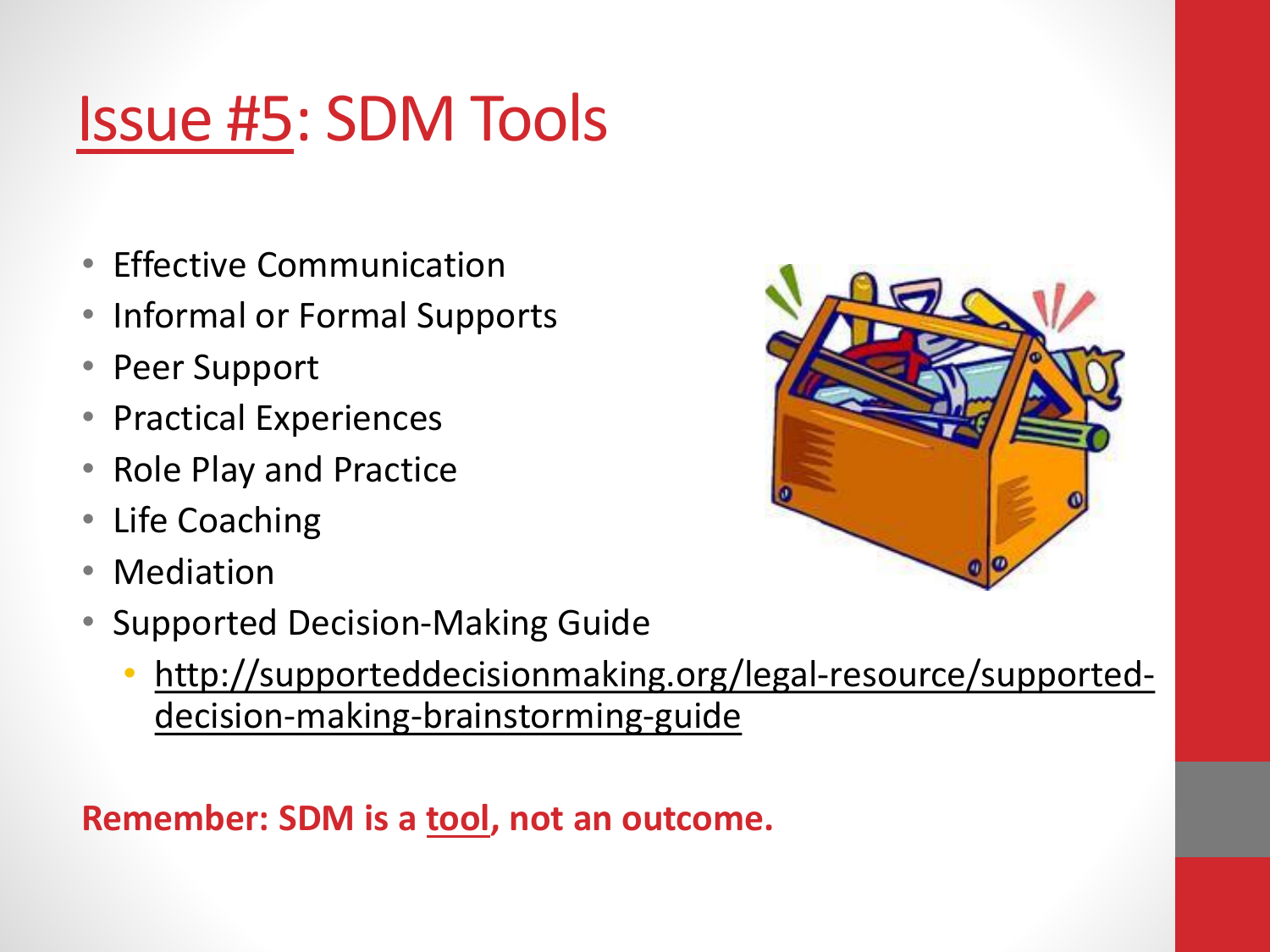### SDM Tools (continued)

- **Written Documents**
	- Release of Information forms "HIPAA" or "FERPA"
	- Other Written Plans
- **Written Agreements**
	- Statutory Forms in TX and DE
	- Model Forms
	- http://supporteddecisionmaking.org/node/390

### • **U.S. Americans with Disabilities Act**

- Provides civil rights protections for people with disabilities, including requiring "reasonable modifications to policies, practices, and procedure" to avoid discrimination.
- Decision-making support can be a reasonable accommodation!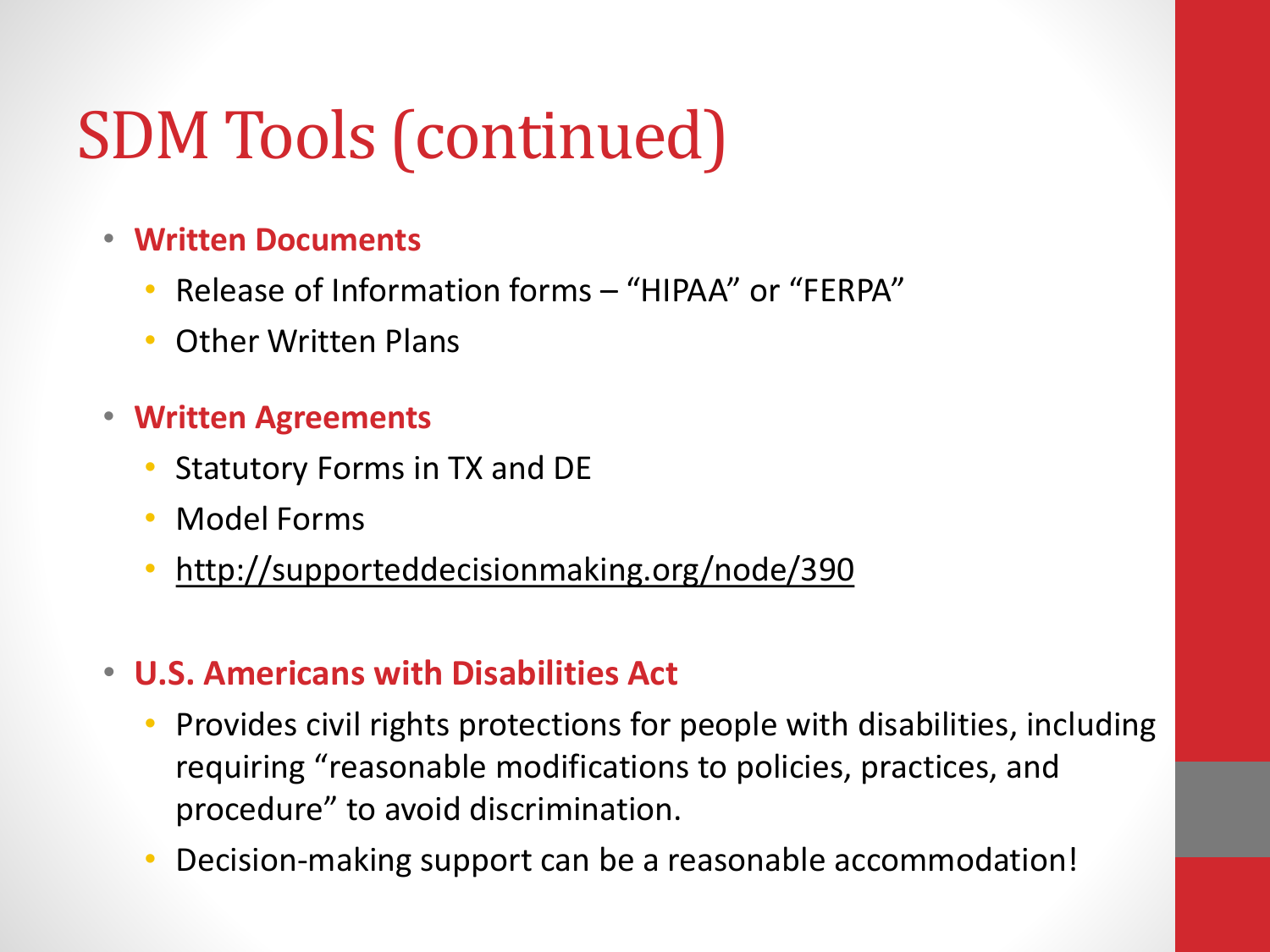# Who has  $\text{Authority}$  – a few quick bright lines

- An Adult = has the right and authority to make any choice
	- Legal or illegal
	- Best interest or not best interest
	- Yes or no
	- Good or bad



- Agent under a Power of Attorney
	- Has the authority granted in the document or by law
	- Has an obligation to put the best interest of the grantor first
	- If they take advantage  $-$  it may be a crime
	- Is not obligated to act
	- **Grantor retains all authority**

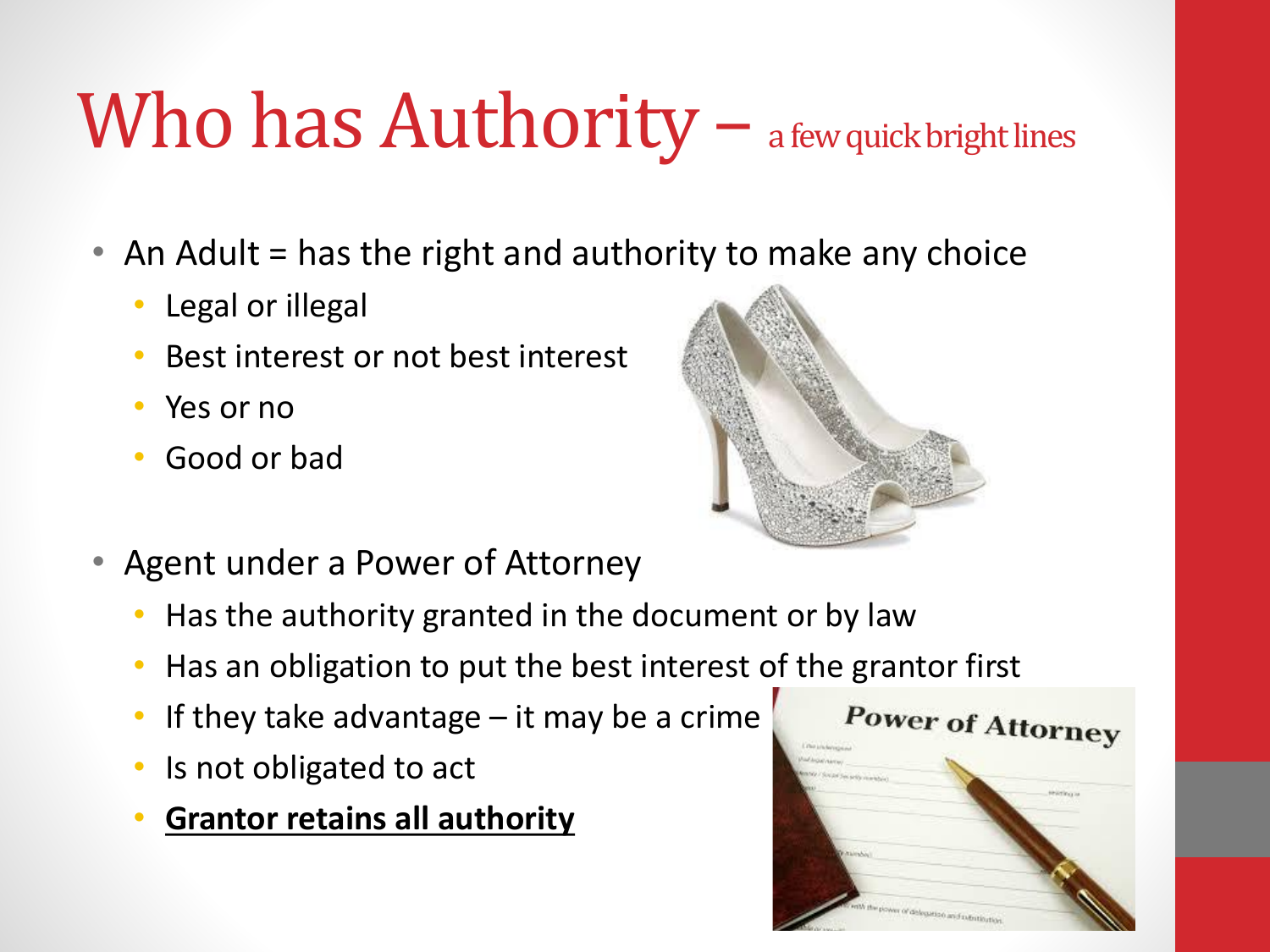# SDM can minimize Health Care **Disputes**

- Living Will says no life prolonging care
	- Guardian authorizes care
- Living Will says prolong life
	- Guardian authorizes withholding or withdrawing care
- No Living will
	- Life Prolonging Care Issues



"I'd like a second opinion."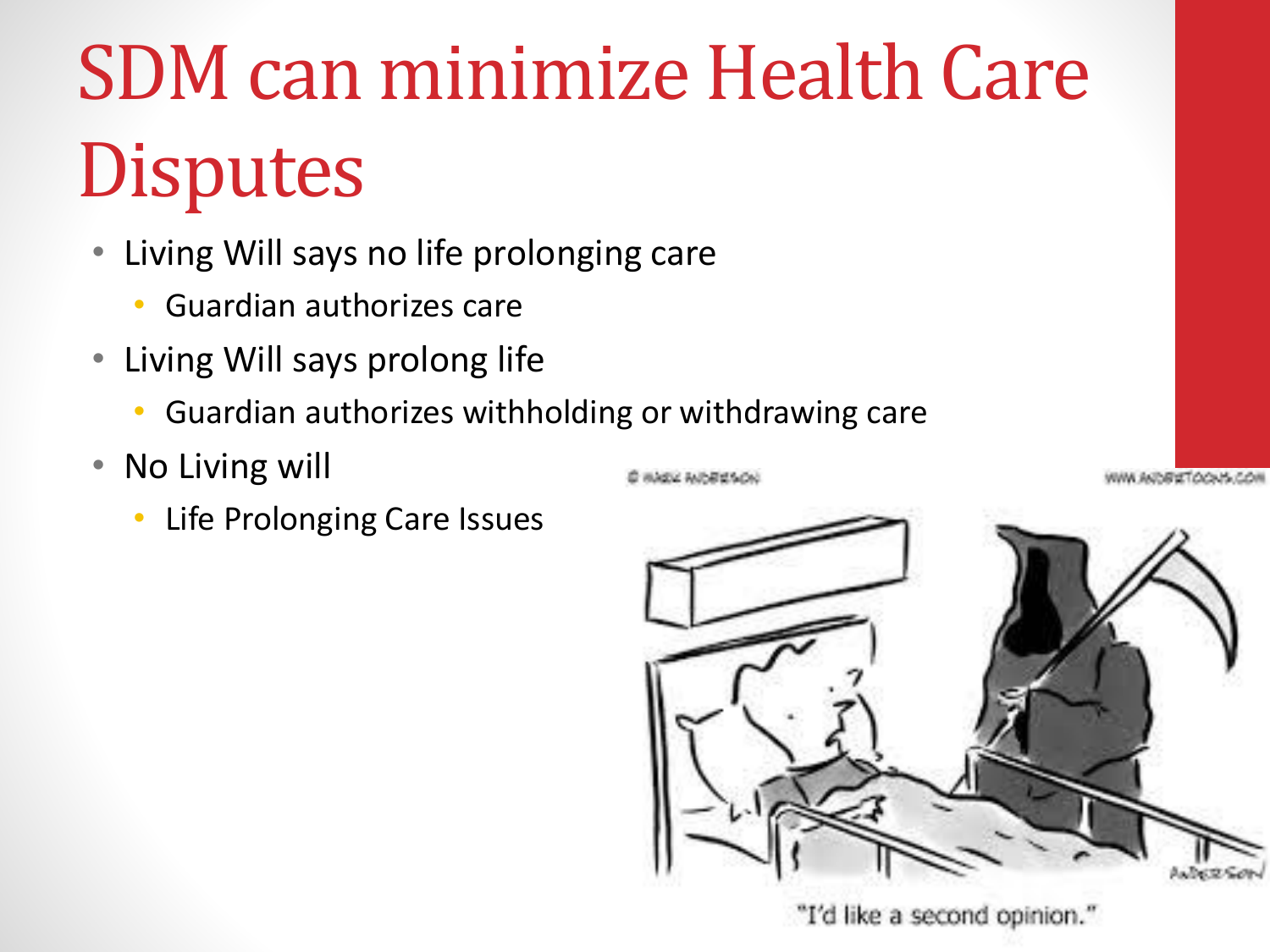# SDM can keep the person involved in finances

- If they don't hear about money, they assume they don't have any and may withdraw from all financial issues, even giving gifts – Salzman, 2011
- For as long as possible, the person should sign/cosign checks and stay involved in money decisions
- Talk about money in a positive wav

Worrying is like a rocking chair. It gives you something to do but it doesn't get you anywhere.



-Van Wilder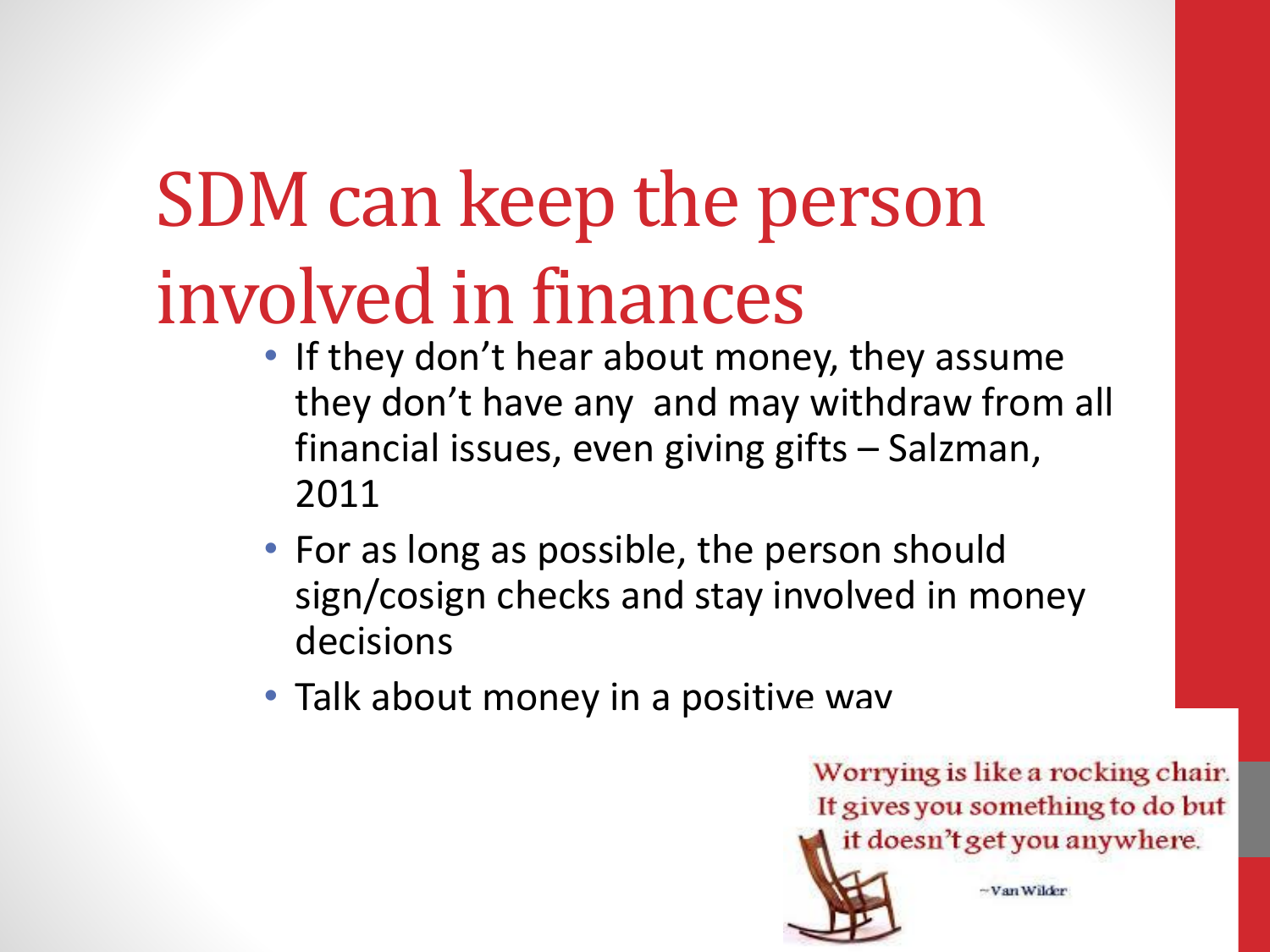# Spending Money

•Emily and Elmer •Cash or cards •Affordable



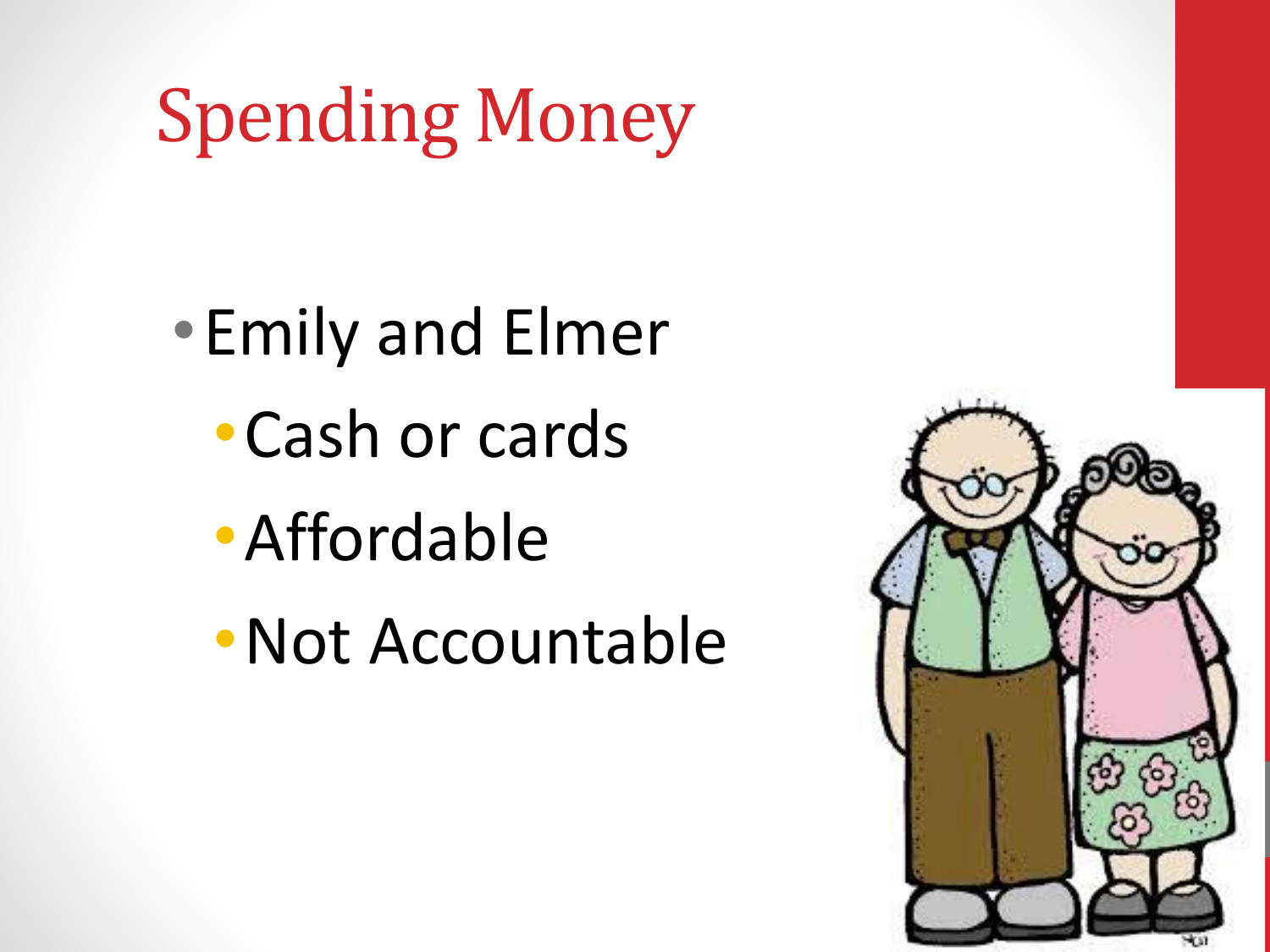# Joint Accounts

- Typical and standard
	- Owned in proportion to contribution
	- Any owner is presumed to have a right to spend or withdraw
	- One owner can not block the other
- Two signature accounts
	- Require two signatures for withdrawal
	- Can have trigger values
- For the benefit of Totten Trust accounts
	- Named account holder for the benefit of another person
	- Not my money

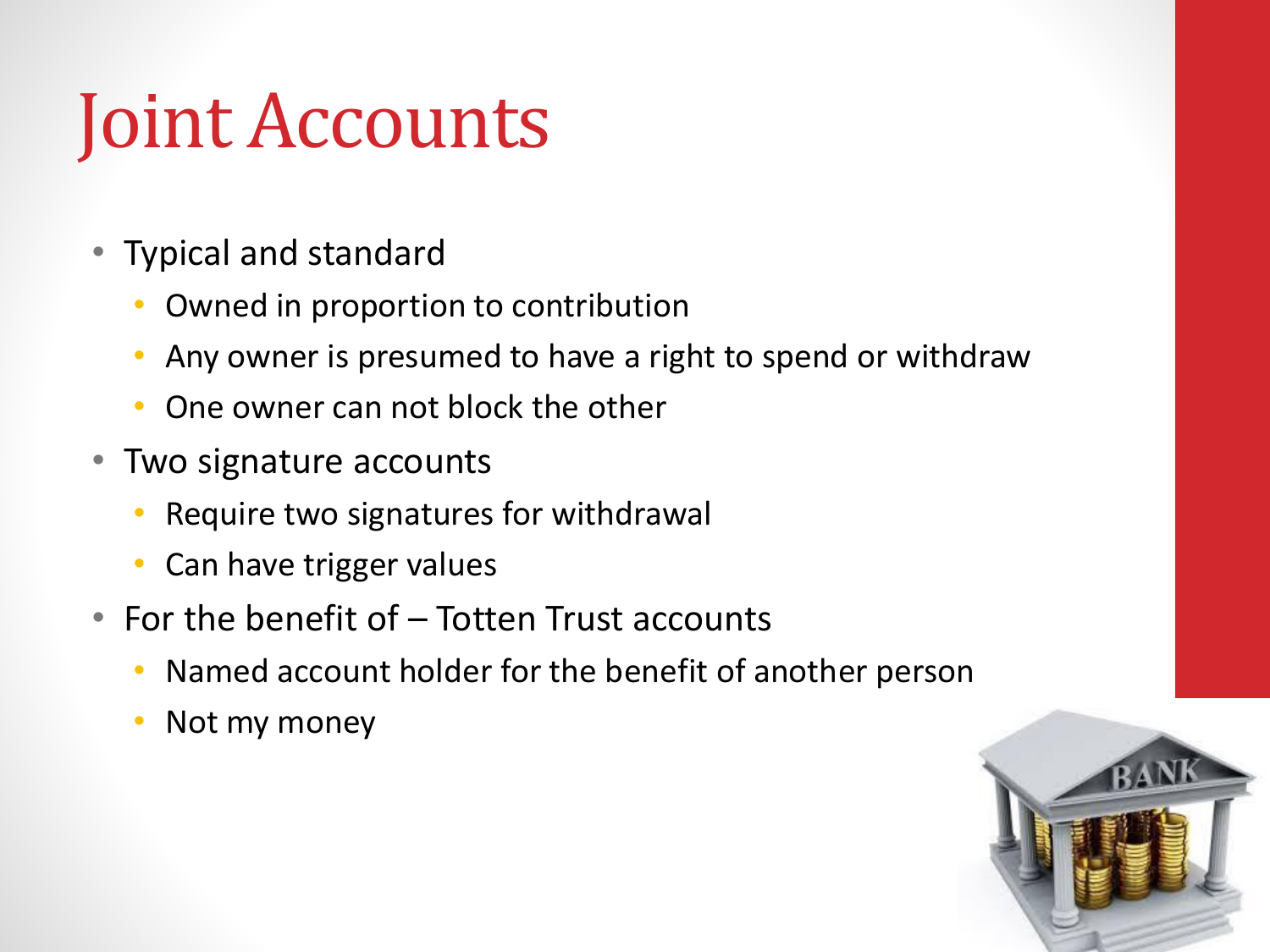### Trusts

- Have to read the terms of the trust
- Enforceable in courts
- Trustees subject to strong limitations

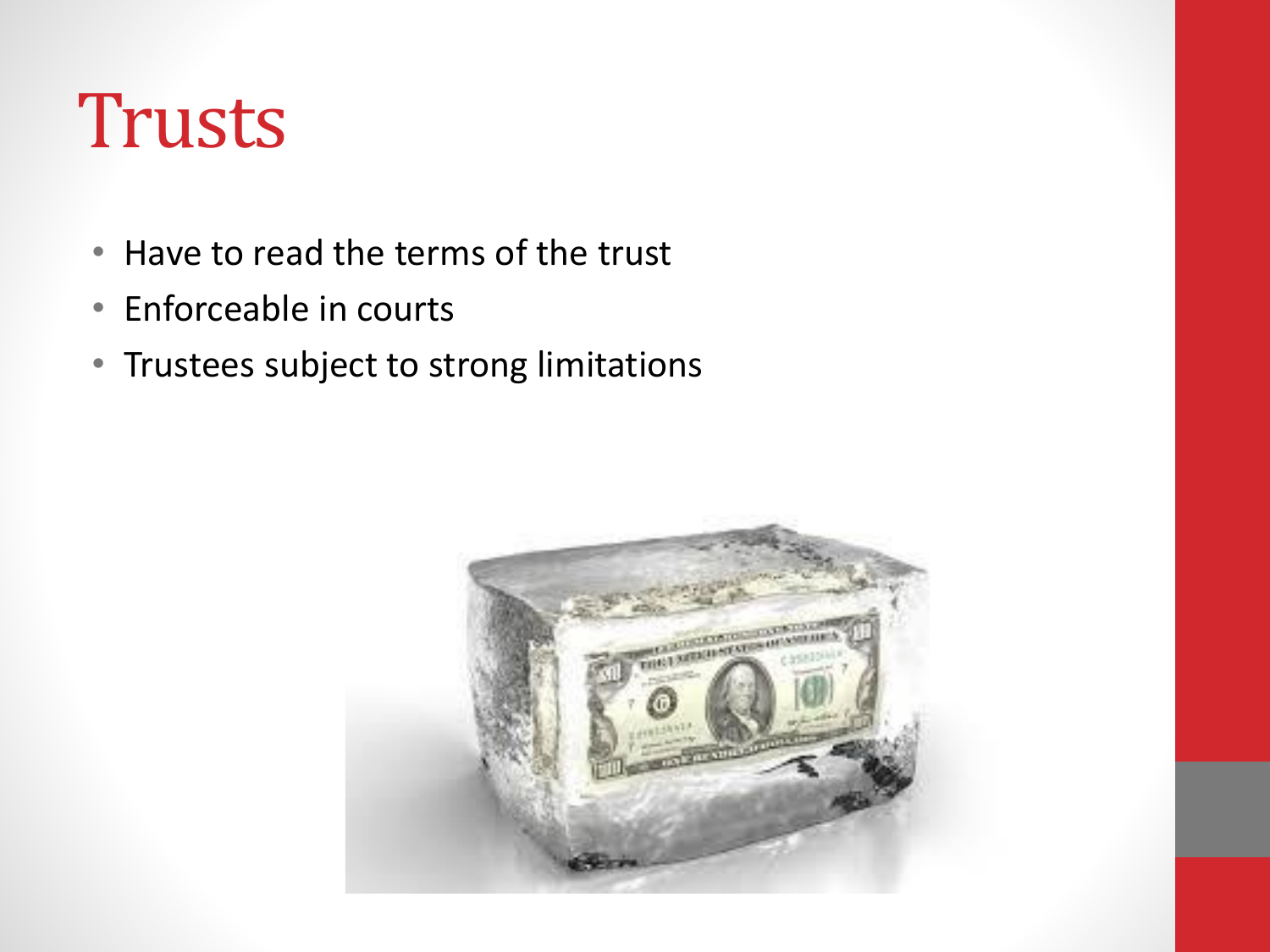# Spouse

- Must provide for "Necessaries of Spouse"\*
- Obligation to provide and protect
- Out of date concepts
	- Wife as property of the husband
	- Merger or Unity of person
	- Mrs. George Godfrey



• \* some limitations apply, varies by state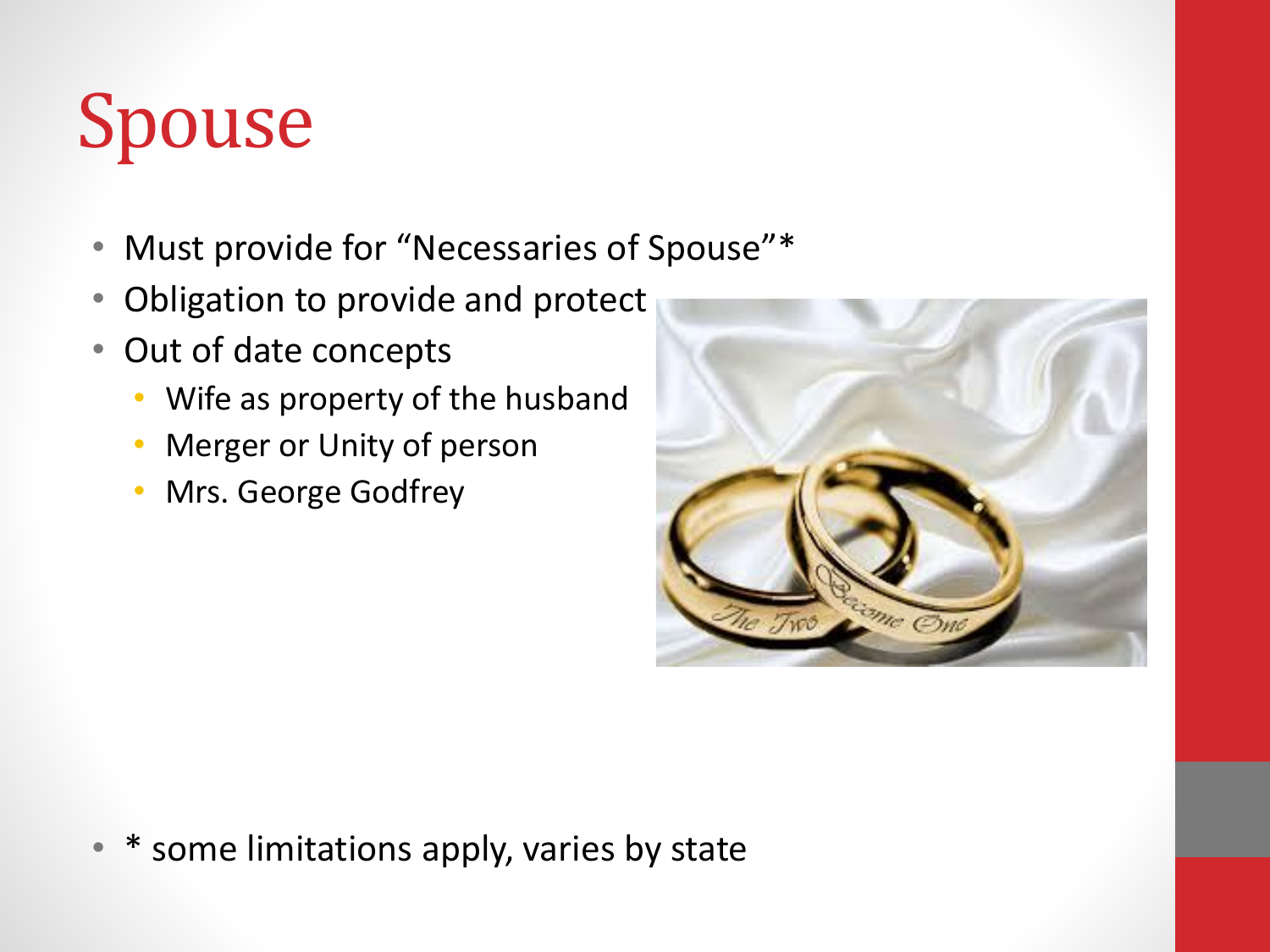### SDM Within Guardianship

- "**Under all circumstances**, efforts should be made to encourage every person under guardianship:
	- to **exercise his/her individual rights** retained and
	- participate, to the maximum extent of the person's abilities, in all decisions that affect him or her,
	- to **act on his or her own behalf** in all matters in which the person is able to do so, and
	- to **develop or regain his or her own capacity** to the maximum extent possible."

**National Guardianship Association**, "Position Statement on Guardianship, Surrogate Decision Making, and Supported Decision Making" (2015)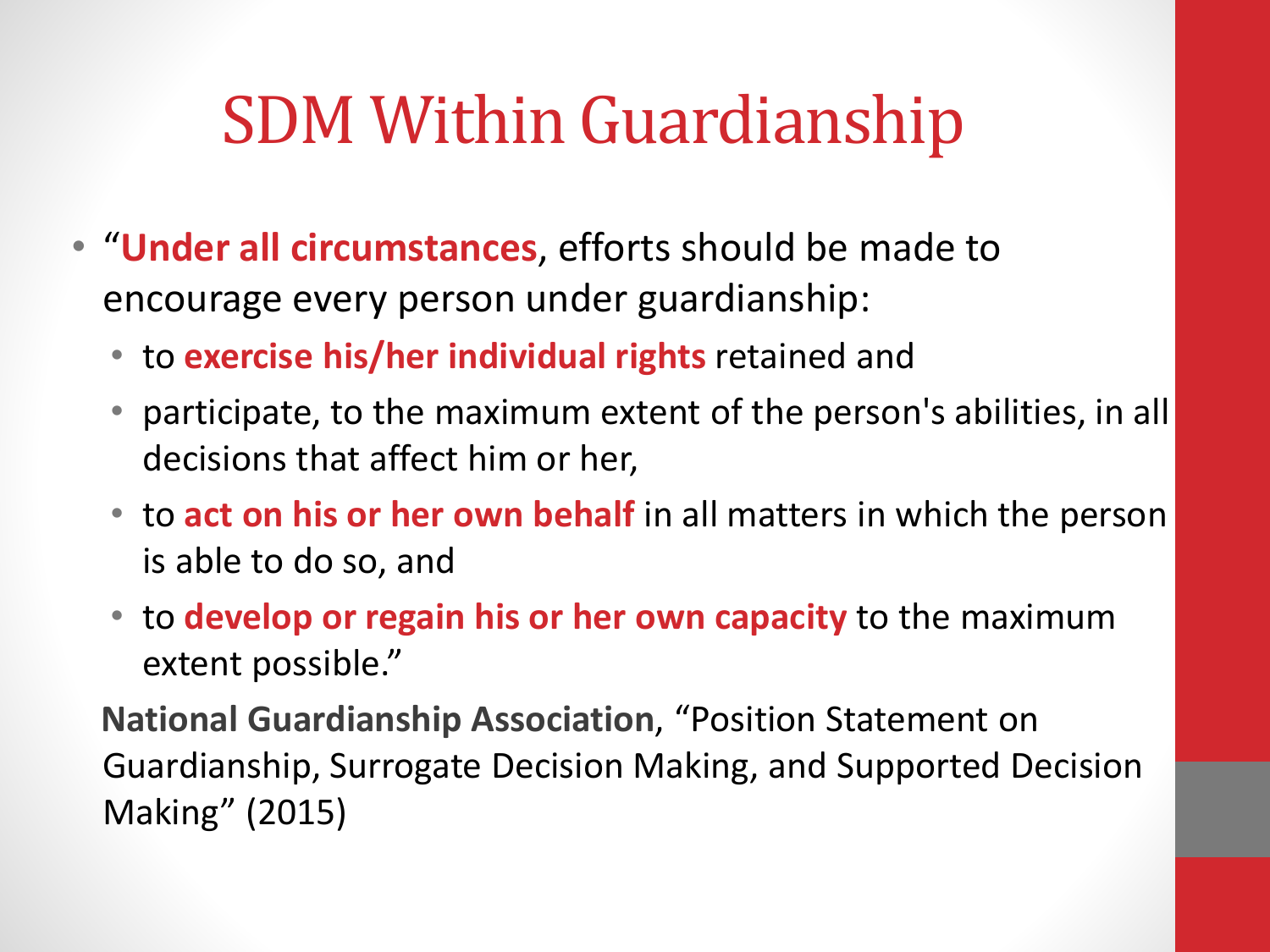# SDM as proactive planning

- Better planning
- Selection and training of advisors
- Training and commitment to SDM principles of putting the Person at the Center

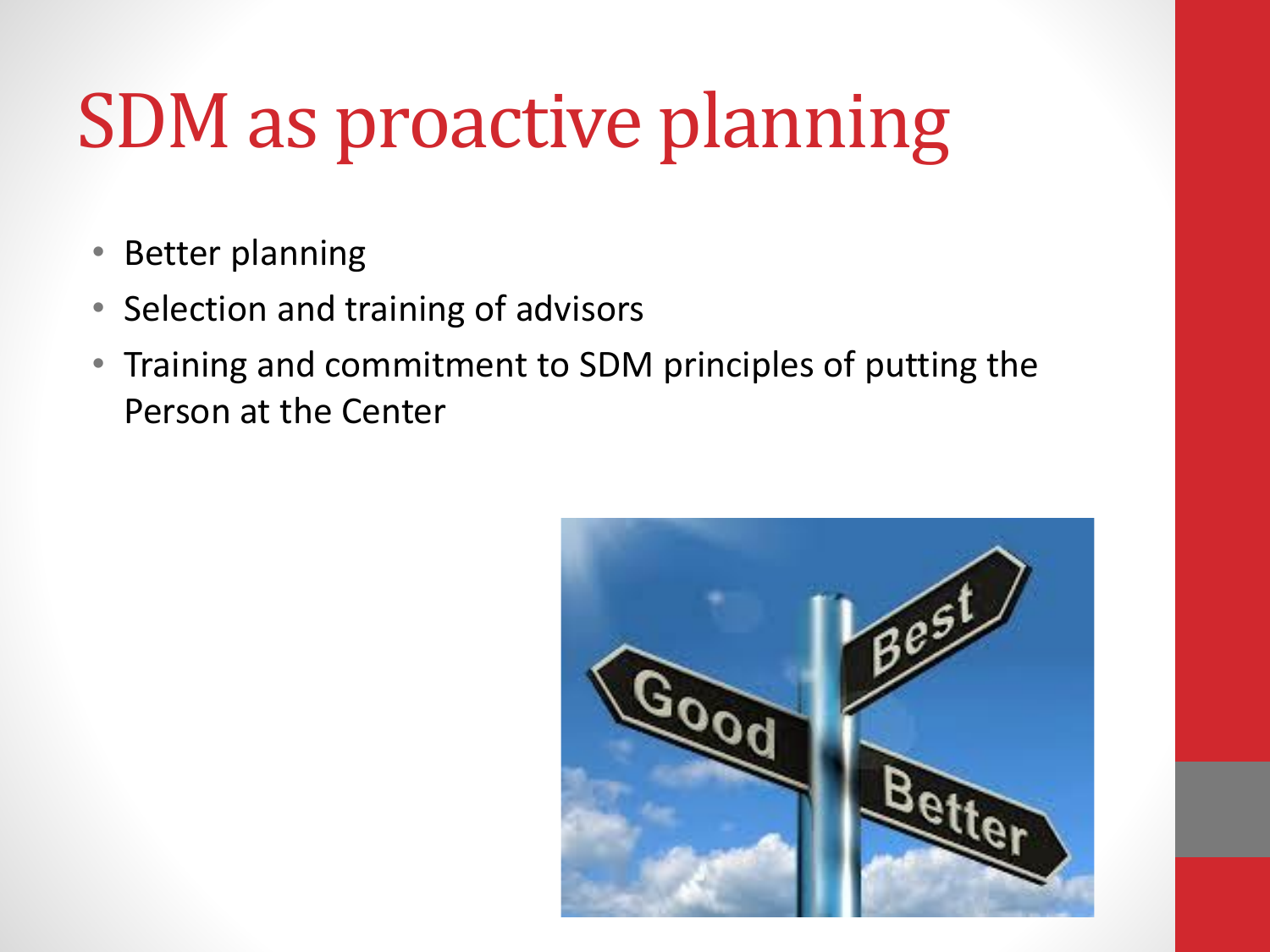# Good Decision Making Requires

- Understanding of the Person's
	- Culture
	- Values
	- Goals
	- Tipping Points

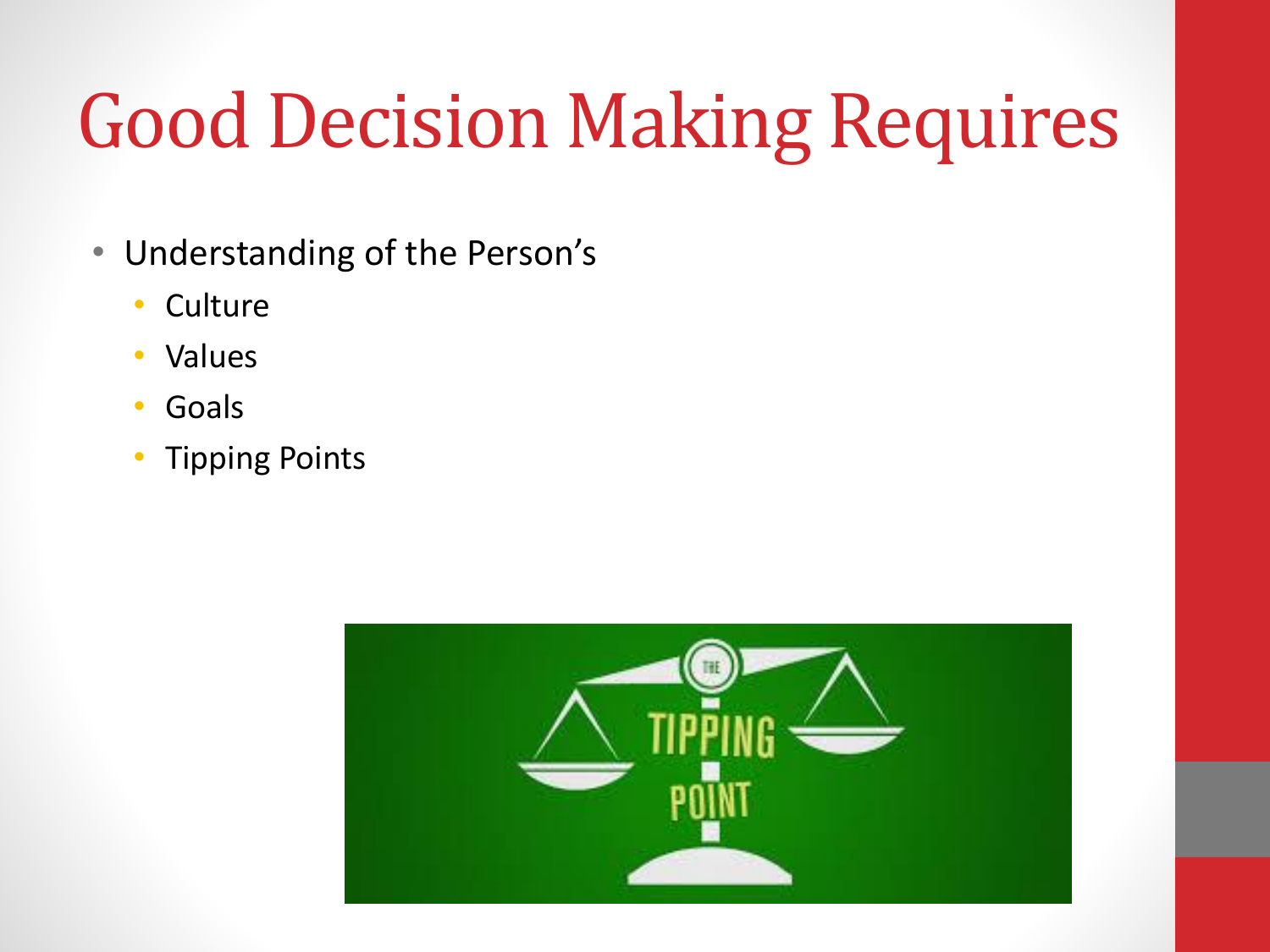# Training Decision-Makers

- Buy in from family and friends
	- As Adults, we are allowed to make choices
	- Sometimes bad choices
	- We don't always do:
		- What is in our "best interest"
		- Or what is "good for us"
		- Or what others think we "should do"
		- Or what others would "do if it were me"

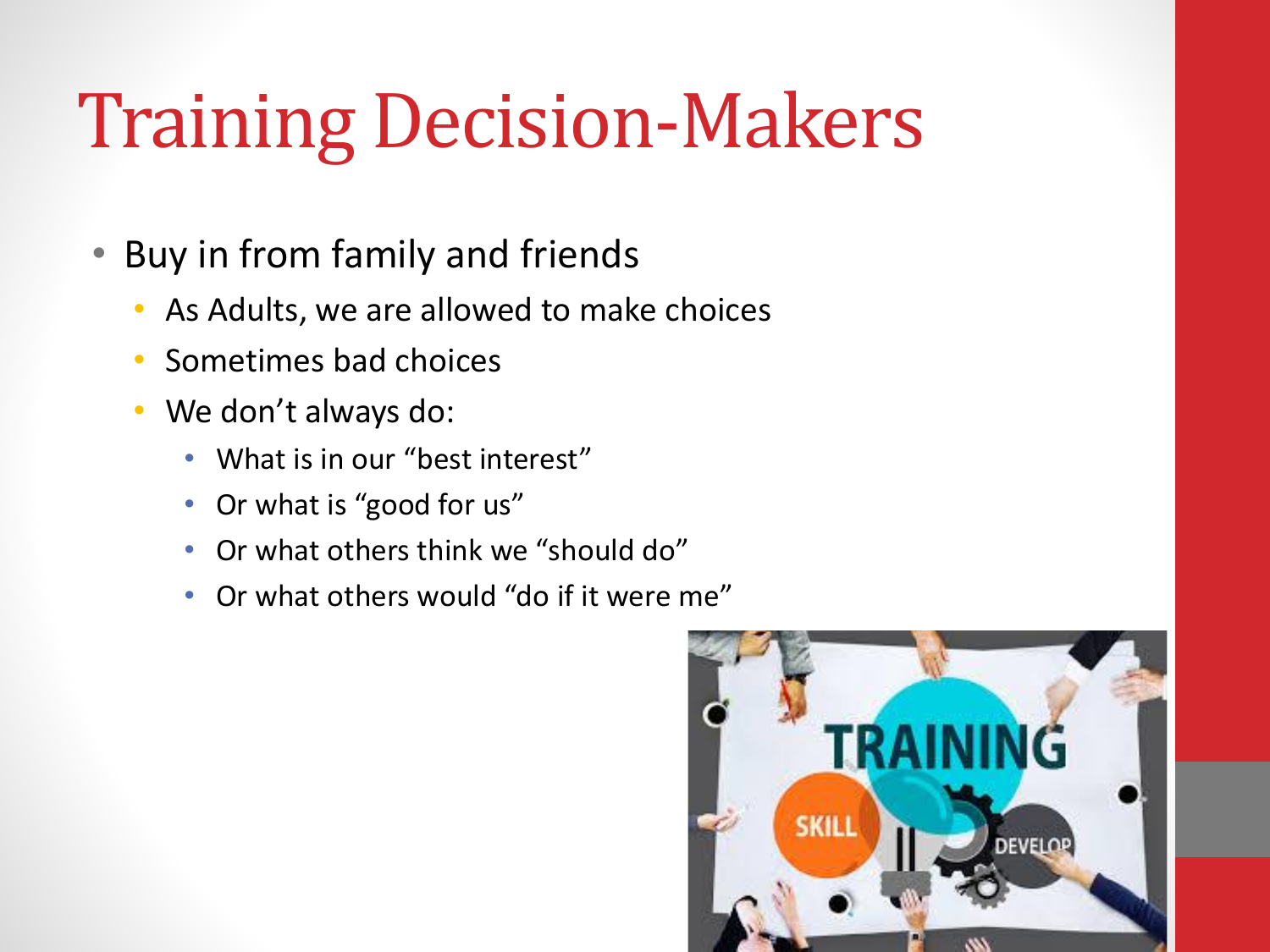## Put the Person First

- It is not always easy.
- It means you are not in control you are supporting the person to be in control.
- It means watching a loved one not always having or doing what you think is "the best."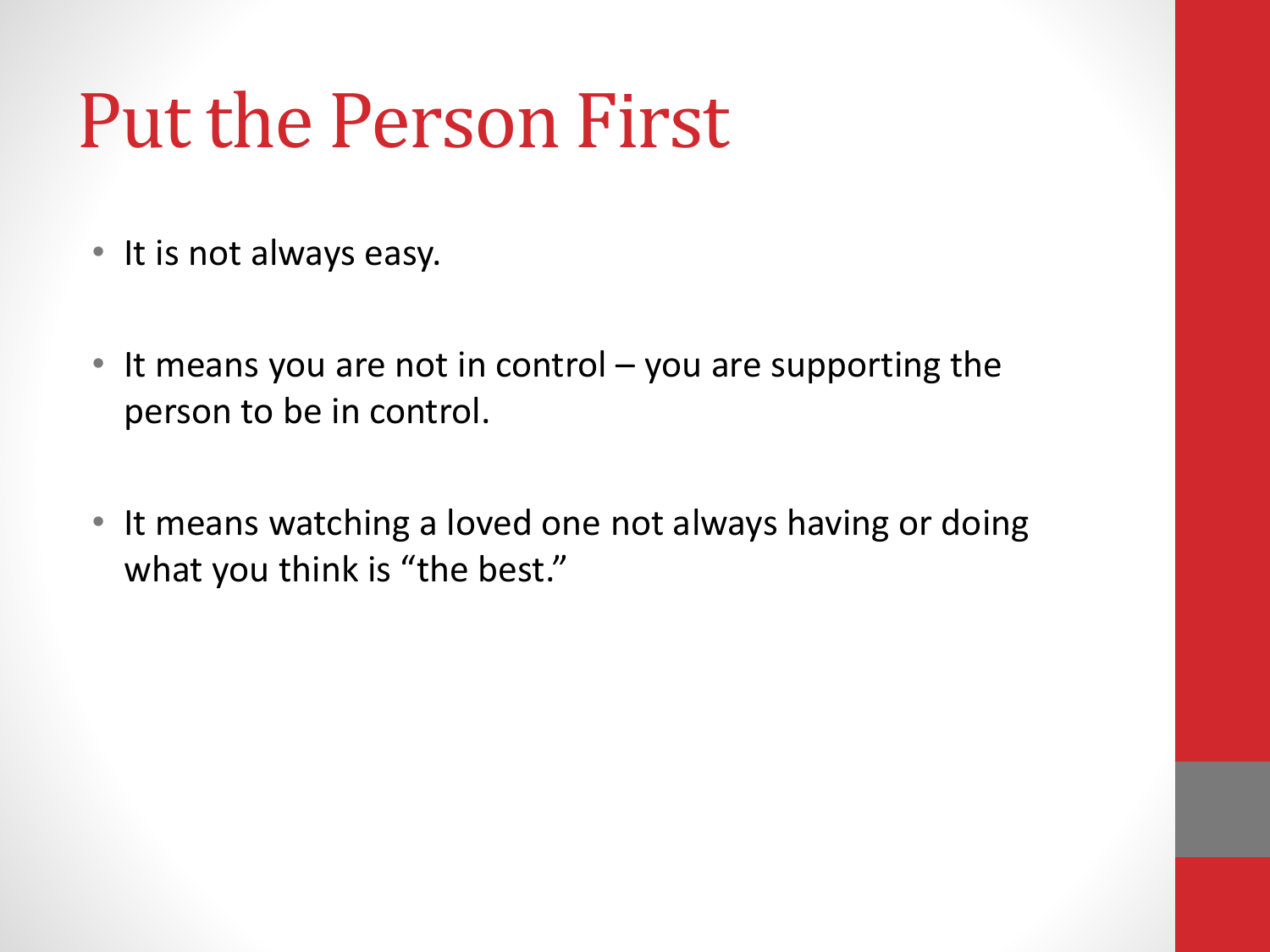# How to balance the risk of abuse and exploitation

- Draft in **accountability and accountings** in all planning documents
- Plan for **multiple advisors** (fiduciaries)
- **When you see abuse, get help.**
	- Abuse is not about the Person.
	- Abuse is about someone who wants to take advantage of or hurt the Person
	- **Abuse happens in all settings and all relationships**
	- **We abuse people by over-protecting them.**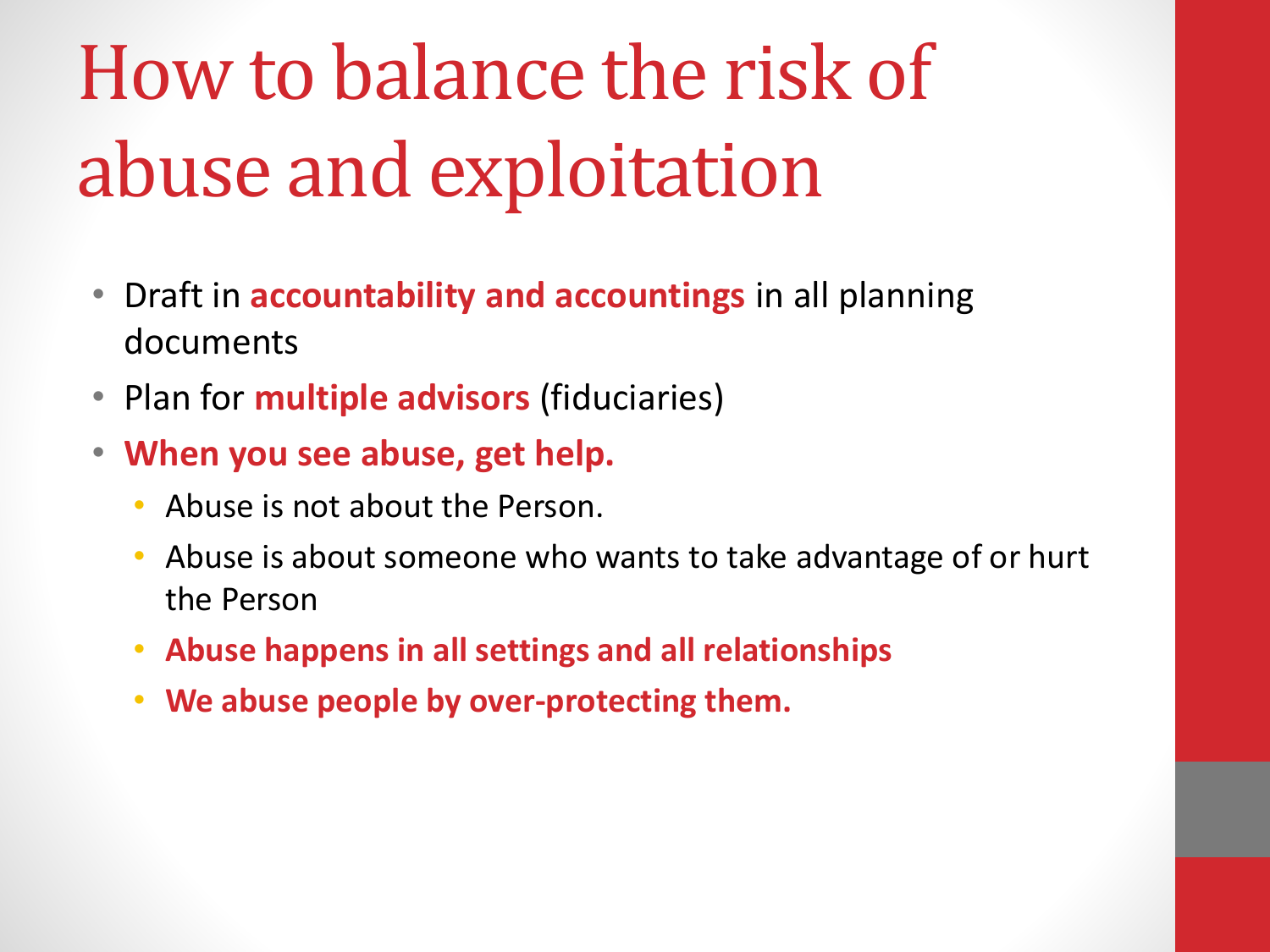### Supported Decision-Making: Why?

- **When denied self-determination**, people can:
	- "[F]eel **helpless, hopeless, and self-critical**" (Deci, 1975, p. 208).
	- Experience "**low self-esteem**, passivity, and feelings of inadequacy and incompetency," decreasing their ability to function (Winick, 1995, p. 21).

### • **Decreased Life Outcomes**

• Overbroad or undue guardianship can cause a "significant negative impact on . . . physical and mental health, longevity, ability to function, and reports of subjective well-being" (Wright, 2010, p. 354)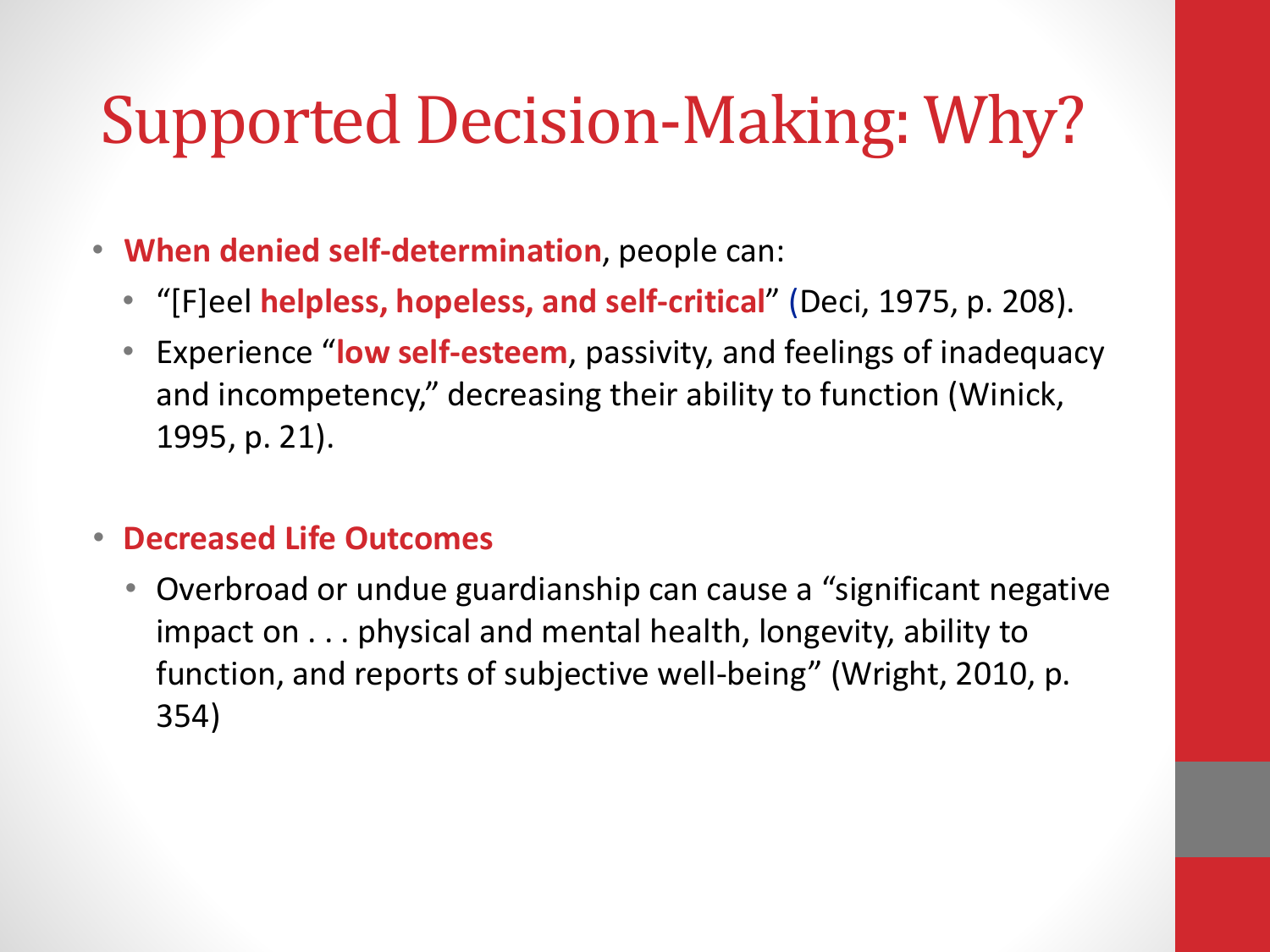# Call in the Lawyers

- Interrupting documents
- Understanding the law
- Arguing for honoring the wishes of the Person
- Defending against guardianship
- Modifying or terminating a guardianship -
- Va Code Ann. 64.2-2012

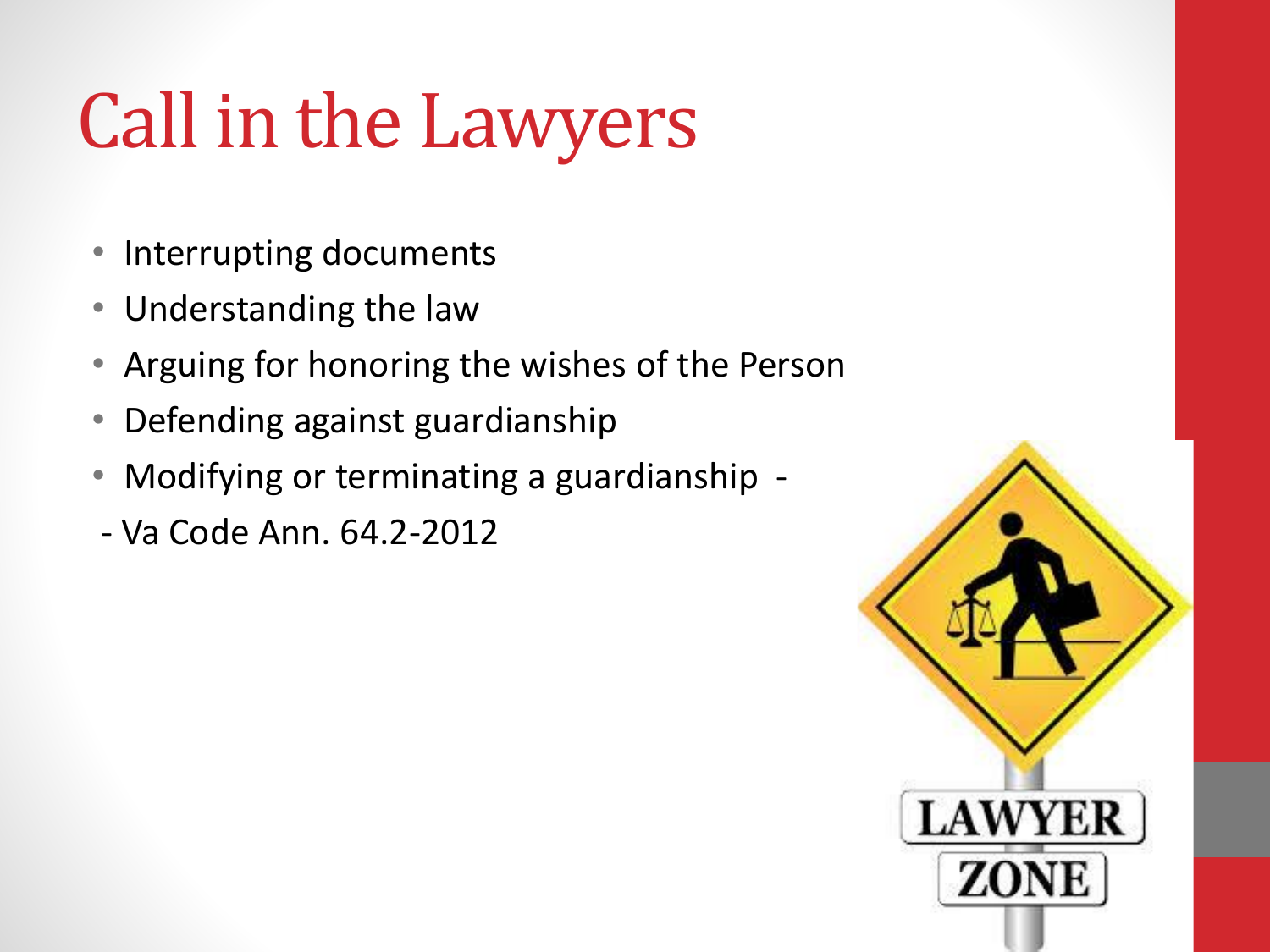# Starting points

- Know the law
- Read the documents
- Limits are what is not granted
- Stand up and simply say "No!"



• Complication – one size does not fit all – Blanck & Maritnis, 2015

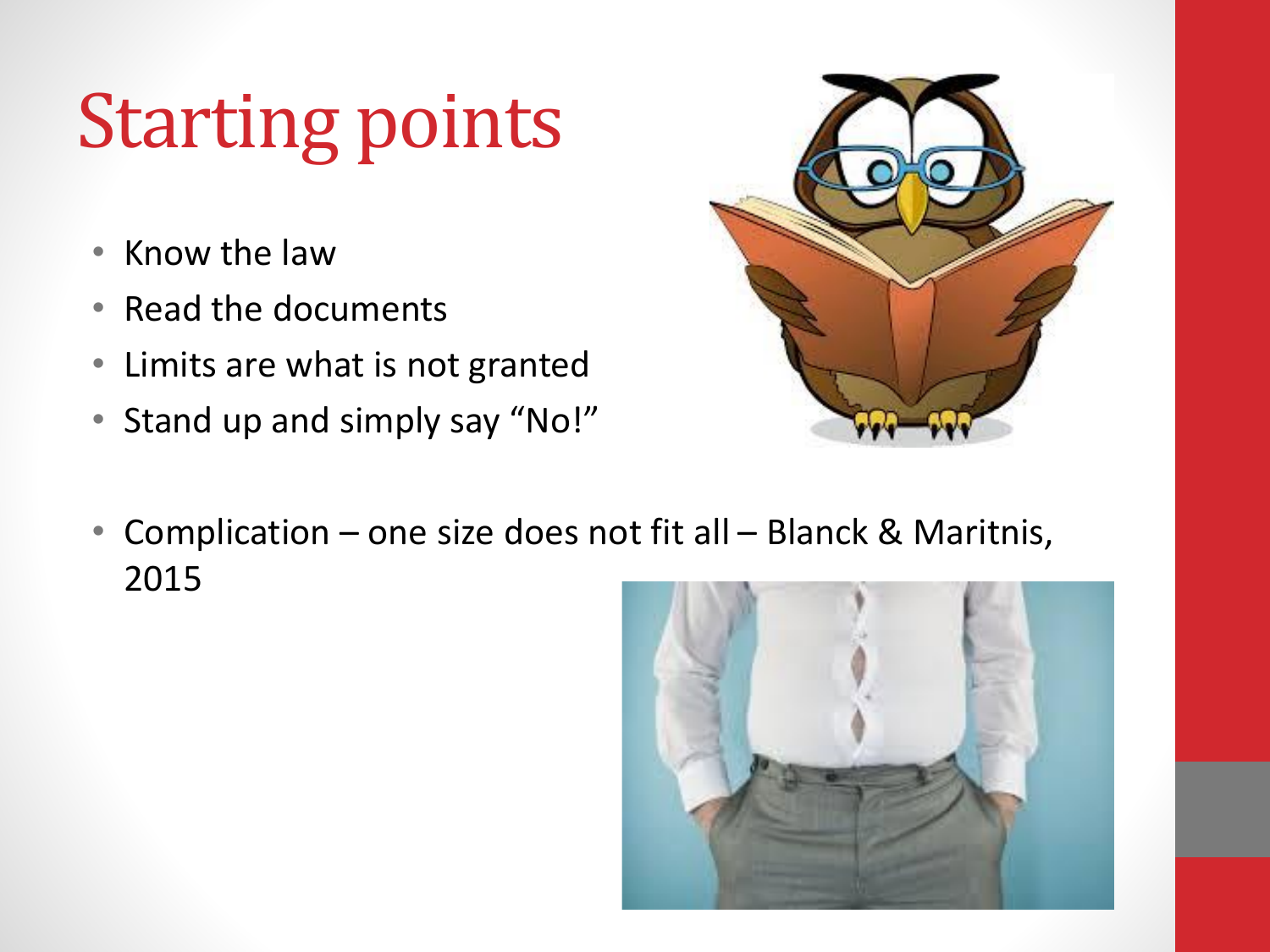### Remember to:

• Always – Always – Always keep the Person at the center of the process